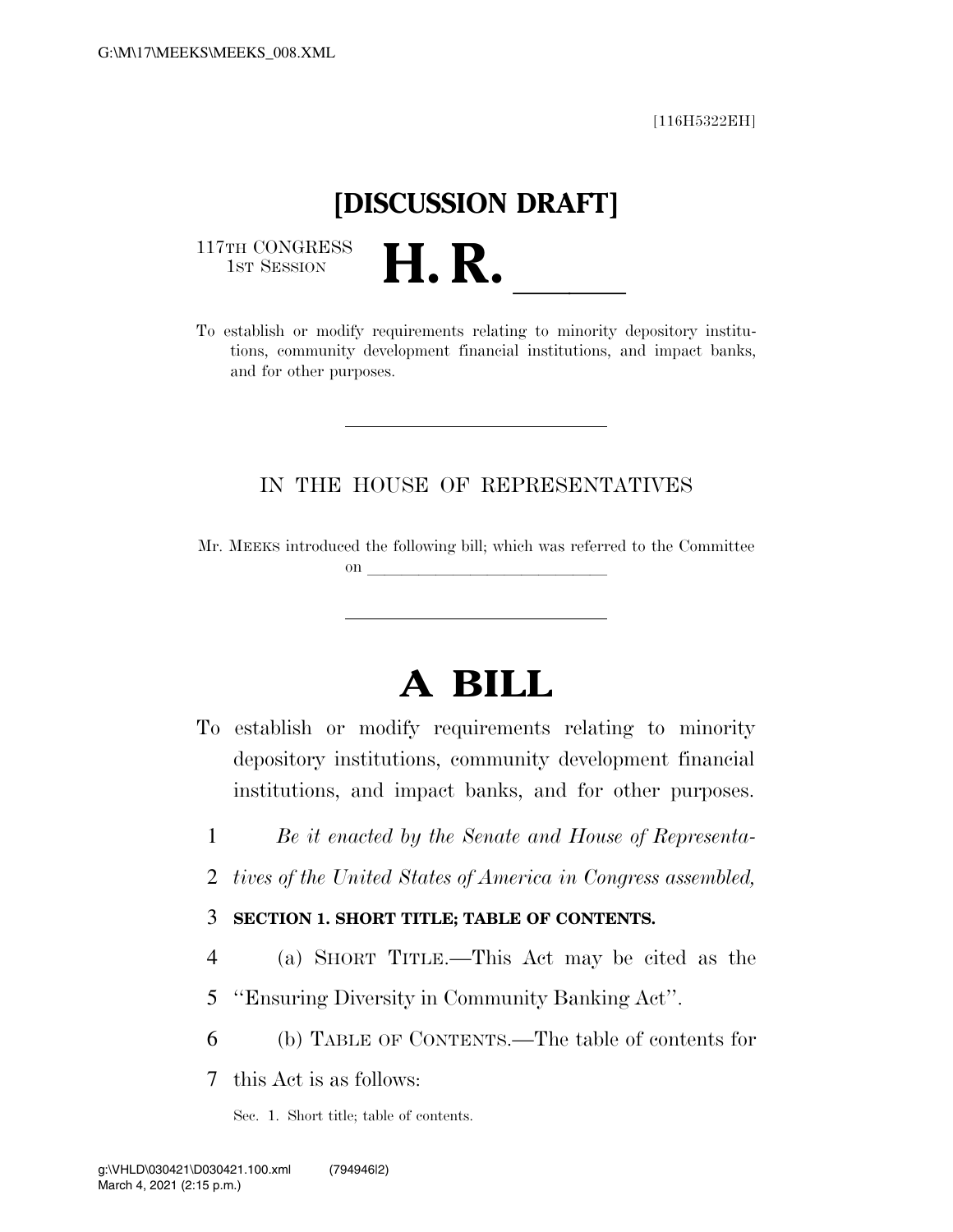- Sec. 2. Sense of Congress on funding the loan-loss reserve fund for small dollar loans.
- Sec. 3. Definitions.
- Sec. 4. Inclusion of women's banks in the definition of minority depository institution.
- Sec. 5. Establishment of impact bank designation.
- Sec. 6. Minority Depositories Advisory Committees.
- Sec. 7. Federal deposits in minority depository institutions.
- Sec. 8. Minority Bank Deposit Program.
- Sec. 9. Diversity report and best practices.
- Sec. 10. Investments in minority depository institutions and impact banks.
- Sec. 11. Report on covered mentor-protege programs.
- Sec. 12. Custodial deposit program for covered minority depository institutions and impact banks.
- Sec. 13. Streamlined community development financial institution applications and reporting.
- Sec. 14. Task force on lending to small business concerns.
- Sec. 15. Discretionary surplus funds.
- Sec. 16. Determination of Budgetary Effects.

#### 1 **SEC. 2. SENSE OF CONGRESS ON FUNDING THE LOAN-LOSS**

#### 2 **RESERVE FUND FOR SMALL DOLLAR LOANS.**

- 3 The sense of Congress is the following:
- 4 (1) The Community Development Financial In-5 stitutions Fund (the ''CDFI Fund'') is an agency of 6 the Department of the Treasury, and was estab-7 lished by the Riegle Community Development and 8 Regulatory Improvement Act of 1994. The mission 9 of the CDFI Fund is ''to expand economic oppor-10 tunity for underserved people and communities by 11 supporting the growth and capacity of a national 12 network of community development lenders, inves-13 tors, and financial service providers''. A community 14 development financial institution (a ''CDFI'') is a 15 specialized financial institution serving low-income 16 communities and a Community Development Entity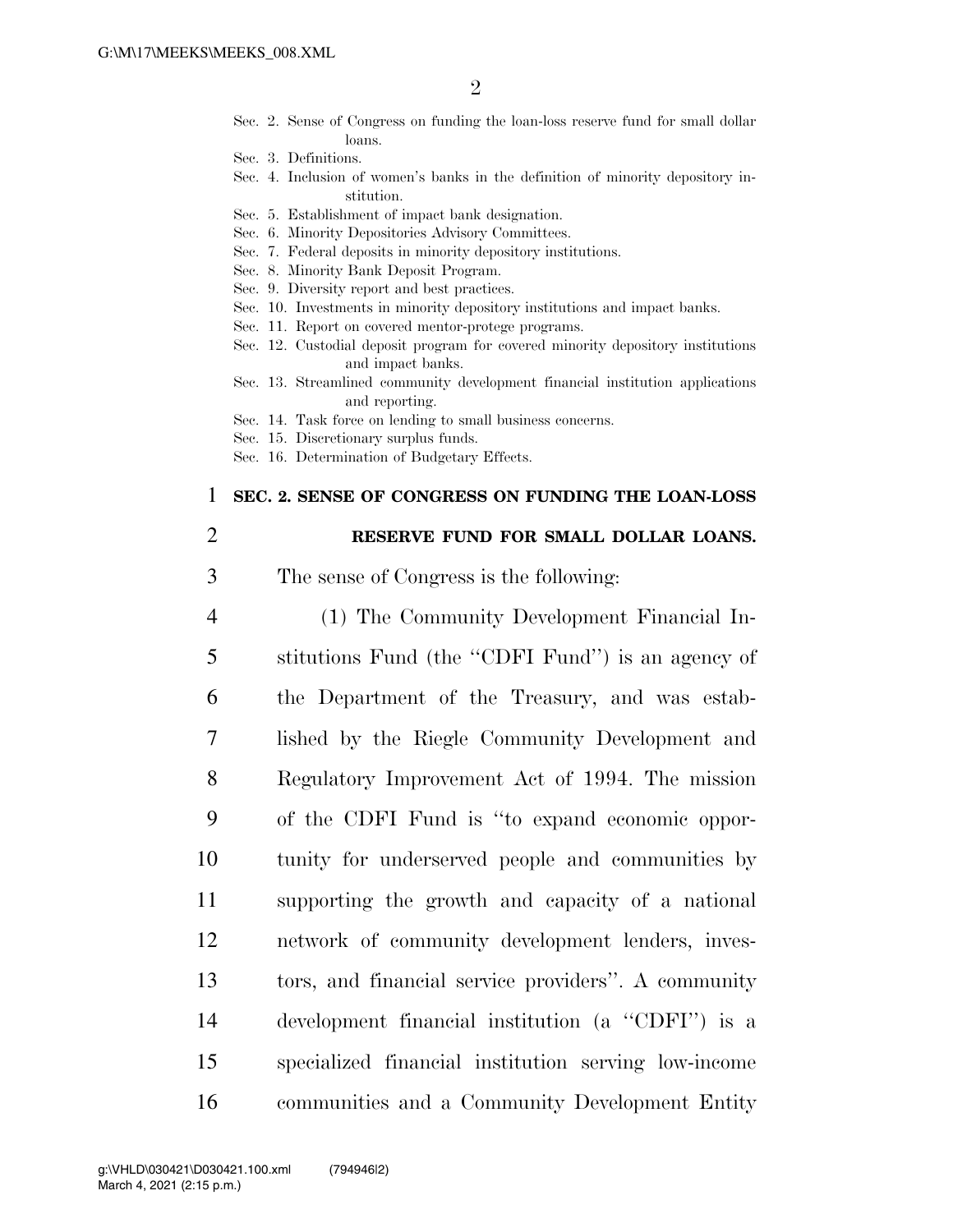| $\mathbf{1}$   | (a "CDE") is a domestic corporation or partnership     |
|----------------|--------------------------------------------------------|
| $\overline{c}$ | that is an intermediary vehicle for the provision of   |
| 3              | loans, investments, or financial counseling in low-in- |
| $\overline{4}$ | come communities. The CDFI Fund certifies CDFIs        |
| 5              | and CDEs. Becoming a certified CDFI or CDE al-         |
| 6              | lows organizations to participate in various CDFI      |
| 7              | Fund programs as follows:                              |
| 8              | (A) The Bank Enterprise Award Program,                 |
| 9              | which provides FDIC-insured depository institu-        |
| 10             | tions awards for a demonstrated increase in            |
| 11             | lending and investments in distressed commu-           |
| 12             | nities and CDFIs.                                      |
| 13             | (B) The CDFI Program, which provides                   |
| 14             | Financial and Technical Assistance awards to           |
| 15             | CDFIs to reinvest in the CDFI, and to build            |
| 16             | the capacity of the CDFI, including financing          |
| 17             | product development and loan loss reserves.            |
| 18             | (C) The Native American CDFI Assistance                |
| 19             | Program, which provides CDFIs and spon-                |
| 20             | soring entities Financial and Technical Assist-        |
| 21             | ance awards to increase lending and grow the           |
| 22             | number of CDFIs owned by Native Americans              |
| 23             | to help build capacity of such CDFIs.                  |
| 24             | (D) The New Market Tax Credit Program,                 |
| 25             | which provides tax credits for making equity in-       |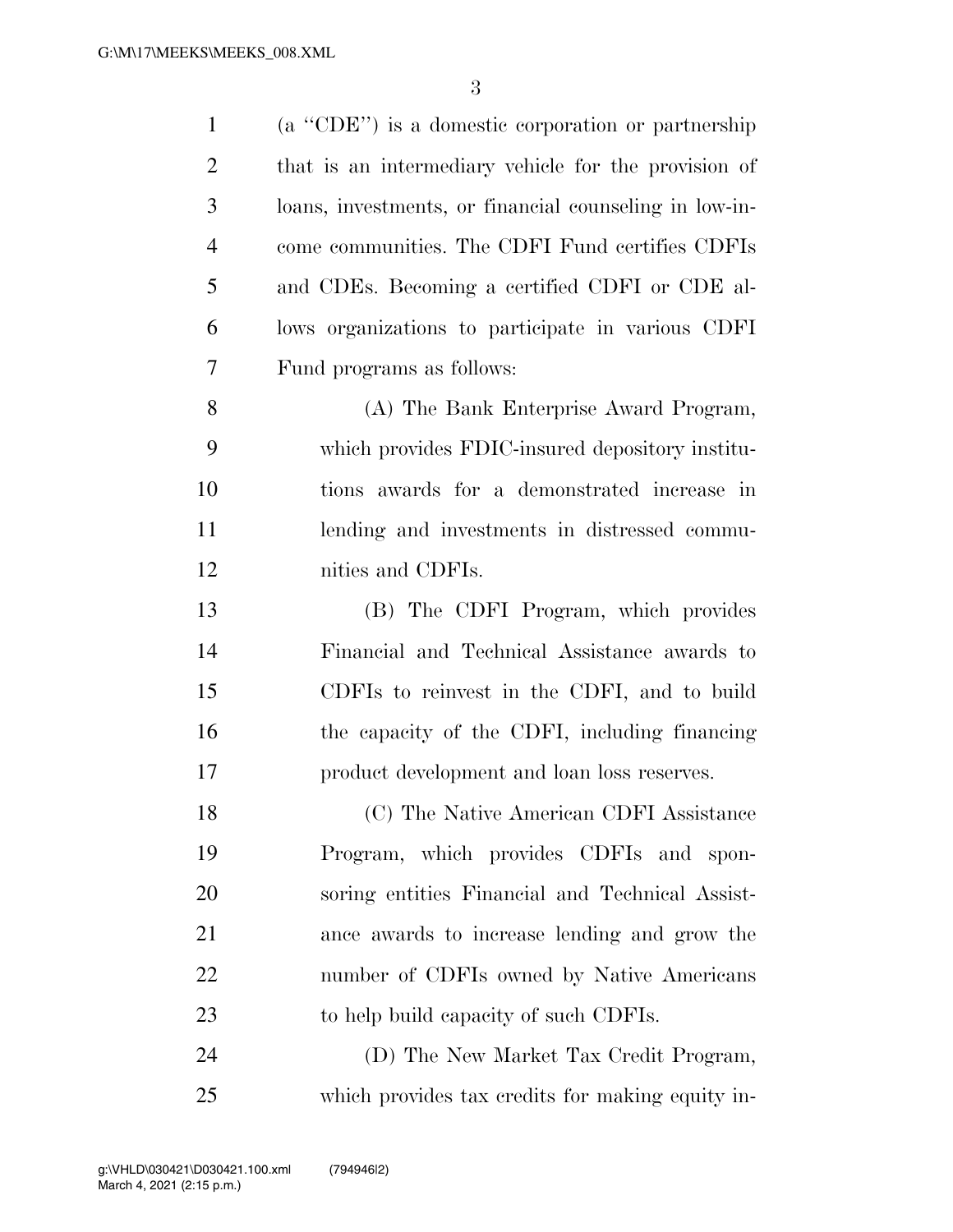| $\mathbf{1}$   | vestments in CDEs that stimulate capital in-    |
|----------------|-------------------------------------------------|
| $\overline{2}$ | vestments in low-income communities.            |
| 3              | (E) The Capital Magnet Fund, which pro-         |
| $\overline{4}$ | vides awards to CDFIs and nonprofit affordable  |
| 5              | housing organizations to finance affordable     |
| 6              | housing solutions and related economic develop- |
| $\overline{7}$ | ment activities.                                |
| 8              | The Bond Guarantee Program, a<br>(F)            |
| 9              | source of long-term, patient capital for CDFIs  |

 to expand lending and investment capacity for community and economic development purposes. (2) The Department of the Treasury is author- ized to create multi-year grant programs designed to encourage low-to-moderate income individuals to es- tablish accounts at federally insured banks, and to improve low-to-moderate income individuals' access to such accounts on reasonable terms.

 (3) Under this authority, grants to participants in CDFI Fund programs may be used for loan-loss reserves and to establish small-dollar loan programs by subsidizing related losses. These grants also allow for the providing recipients with the financial coun- seling and education necessary to conduct trans- actions and manage their accounts. These loans pro-vide low-cost alternatives to payday loans and other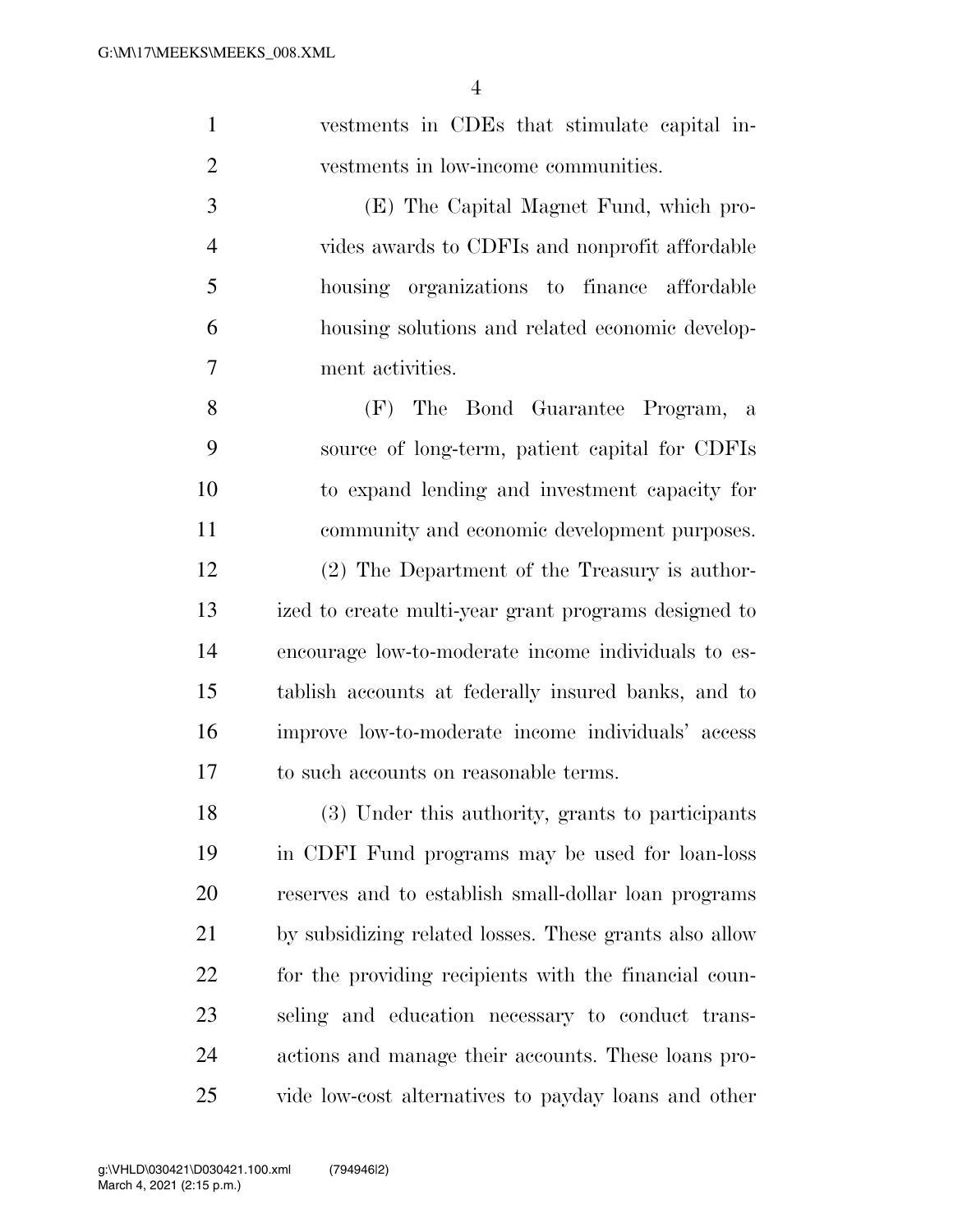nontraditional forms of financing that often impose excessive interest rates and fees on borrowers, and lead millions of Americans to fall into debt traps. Small-dollar loans can only be made pursuant to terms, conditions, and practices that are reasonable for the individual consumer obtaining the loan.

 (4) Program participation is restricted to eligi- ble institutions, which are limited to organizations listed in section 501(c)(3) of the Internal Revenue Code and exempt from tax under 501(a) of such Code, federally insured depository institutions, com- munity development financial institutions and State, local, or Tribal government entities.

 (5) Since its founding, the CDFI Fund has awarded over \$3,300,000,000 to CDFIs and CDEs, allocated \$54,000,000,000 in tax credits, and \$1,510,000,000 in bond guarantees. According to the CDFI Fund, some programs attract as much as \$10 in private capital for every \$1 invested by the CDFI Fund. The Administration and the Congress should prioritize appropriation of funds for the loan loss reserve fund and technical assistance programs administered by the Community Development Finan-cial Institution Fund.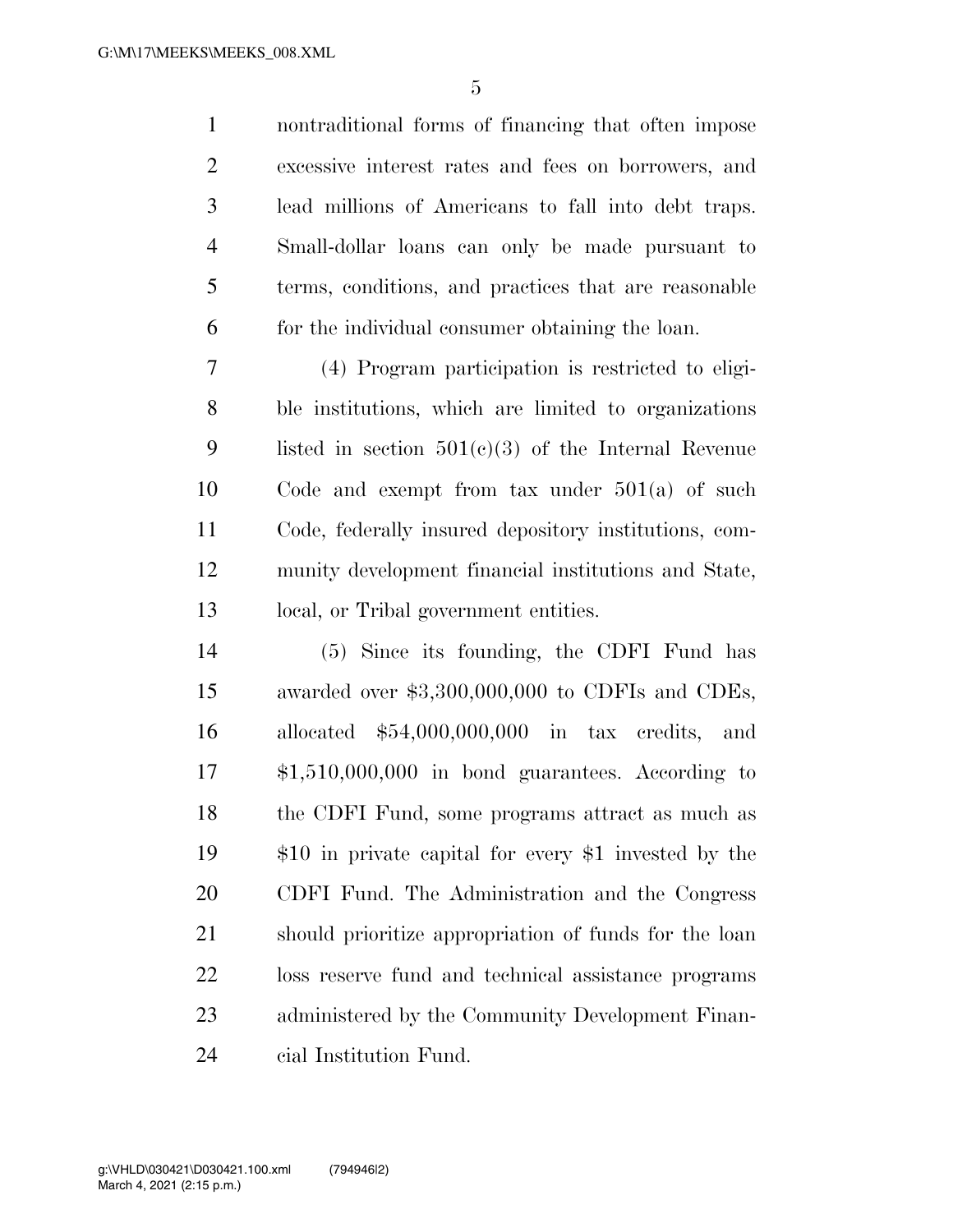#### **SEC. 3. DEFINITIONS.**

In this Act:

 (1) COMMUNITY DEVELOPMENT FINANCIAL IN- STITUTION.—The term ''community development fi- nancial institution'' has the meaning given under section 103 of the Riegle Community Development and Regulatory Improvement Act of 1994 (12 U.S.C. 4702).

 (2) MINORITY DEPOSITORY INSTITUTION.—The term ''minority depository institution'' has the meaning given under section 308 of the Financial Institutions Reform, Recovery, and Enforcement Act of 1989 (12 U.S.C. 1463 note), as amended by this Act.

## **SEC. 4. INCLUSION OF WOMEN'S BANKS IN THE DEFINITION**

#### **OF MINORITY DEPOSITORY INSTITUTION.**

 Section 308(b)(1) of the Financial Institutions Re- form, Recovery, and Enforcement Act of 1989 (12 U.S.C. 1463 note) is amended—

(1) by redesignating subparagraphs (A), (B),

- 21 and (C) as clauses (i), (ii), and (iii), respectively;
- (2) by striking ''means any'' and inserting the following: ''means—
- 24  $((A)$  any"; and
- (3) in clause (iii) (as so redesignated), by strik-ing the period at the end and inserting ''; or''; and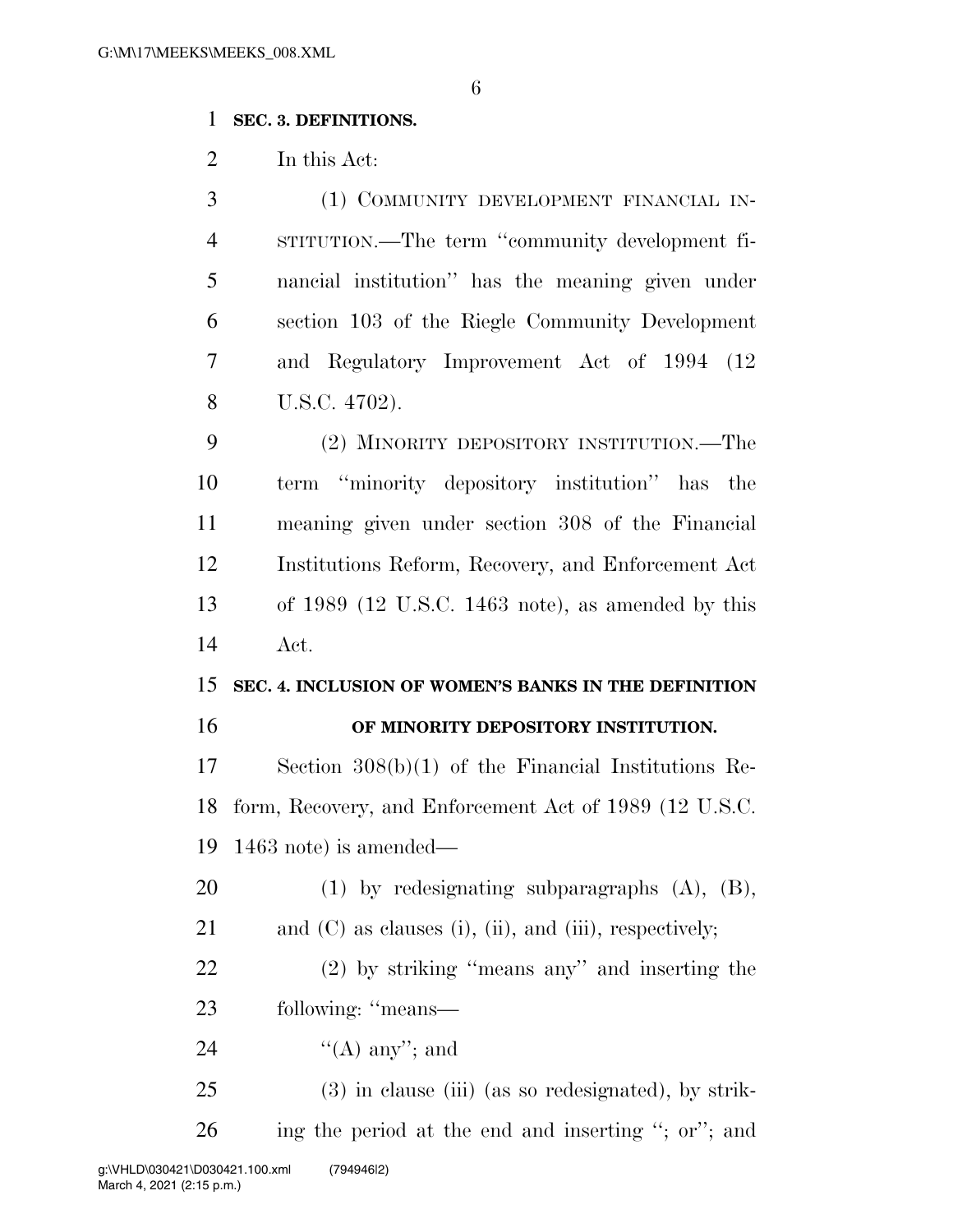| $\mathbf{1}$   | $(4)$ by inserting at the end the following new                |
|----------------|----------------------------------------------------------------|
| $\overline{2}$ | subparagraph:                                                  |
| 3              | "(B) any bank described in clause (i), (ii),                   |
| $\overline{4}$ | or (iii) of section $19(b)(1)(A)$ of the Federal               |
| 5              | Reserve Act—                                                   |
| 6              | "(i) more than 50 percent of the out-                          |
| 7              | standing shares of which are held by 1 or                      |
| 8              | more women; and                                                |
| 9              | "(ii) the majority of the directors on                         |
| 10             | board of directors of which are<br>the                         |
| 11             | women.".                                                       |
| 12             | SEC. 5. ESTABLISHMENT OF IMPACT BANK DESIGNATION.              |
| 13             | (a) IN GENERAL.—Each Federal banking agency                    |
| 14             | shall establish a program under which a depository institu-    |
| 15             | tion with total consolidated assets of less than               |
| 16             | $$10,000,000,000$ may elect to be designated as an impact      |
| 17             | bank if the total dollar value of the loans extended by such   |
|                | 18 depository institution to low-income borrowers is greater   |
| 19             | than or equal to 50 percent of the assets of such bank.        |
| 20             | (b) NOTIFICATION OF ELIGIBILITY.—Based on data                 |
| 21             | obtained through examinations of depository institutions,      |
| 22             | the appropriate Federal banking agency shall notify a de-      |
| 23             | pository institution if the institution is eligible to be des- |
| 24             | ignated as an impact bank.                                     |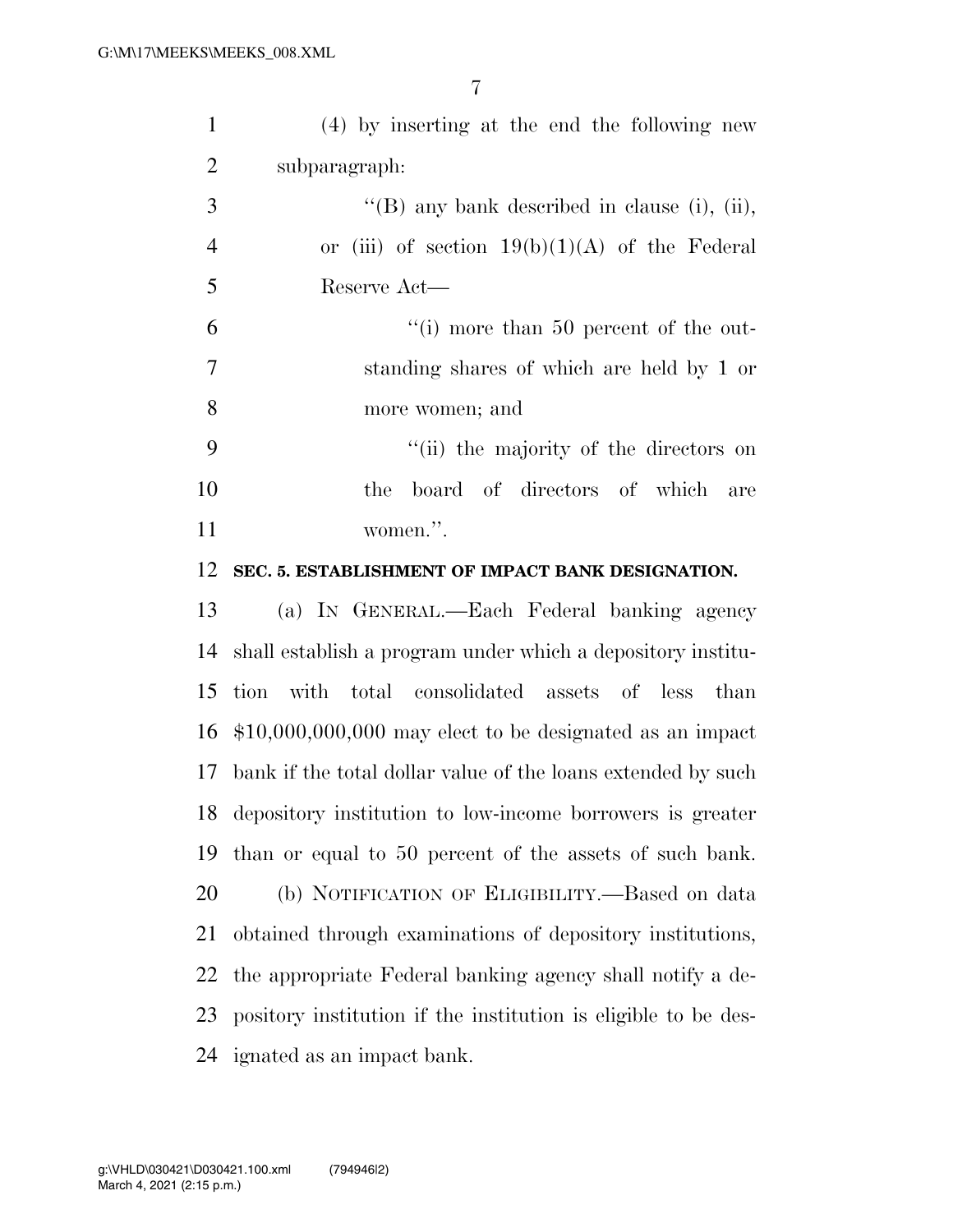(c) APPLICATION.—Regardless of whether or not it has received a notice of eligibility under subsection (b), a depository institution may submit an application to the appropriate Federal banking agency—

 (1) requesting to be designated as an impact bank; and

 (2) demonstrating that the depository institu-8 tion meets the applicable qualifications.

 (d) LIMITATION ON ADDITIONAL DATA REQUIRE- MENTS.—The Federal banking agencies may only impose additional data collection requirements on a depository in-stitution under this section if such data is—

 (1) necessary to process an application sub- mitted by the depository institution to be designated an impact bank; or

 (2) with respect to a depository institution that is designated as an impact bank, necessary to ensure the depository institution's ongoing qualifications to maintain such designation.

 (e) REMOVAL OF DESIGNATION.—If the appropriate Federal banking agency determines that a depository in- stitution designated as an impact bank no longer meets the criteria for such designation, the appropriate Federal banking agency shall rescind the designation and notify the depository institution of such rescission.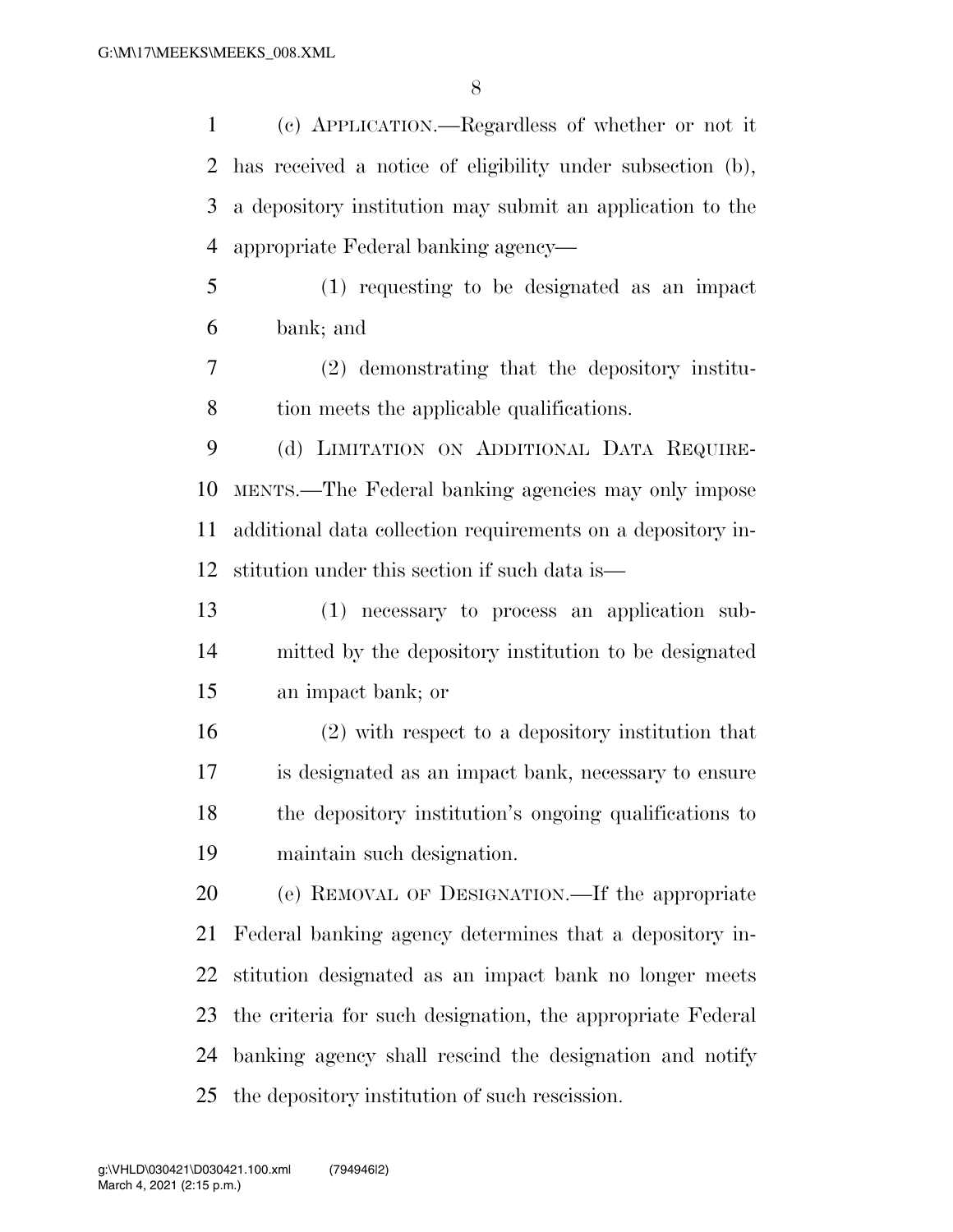(f) RECONSIDERATION OF DESIGNATION; AP- PEALS.—Under such procedures as the Federal banking agencies may establish, a depository institution may—

 (1) submit to the appropriate Federal banking agency a request to reconsider a determination that such depository institution no longer meets the cri-teria for the designation; or

(2) file an appeal of such determination.

 (g) RULEMAKING.—Not later than 1 year after the date of the enactment of this Act, the Federal banking agencies shall jointly issue rules to carry out the require- ments of this section, including by providing a definition of a low-income borrower.

 (h) REPORTS.—Each Federal banking agency shall submit an annual report to the Congress containing a de-scription of actions taken to carry out this section.

 (i) FEDERAL DEPOSIT INSURANCE ACT DEFINI- TIONS.—In this section, the terms ''depository institu- tion'', ''appropriate Federal banking agency'', and ''Fed- eral banking agency'' have the meanings given such terms, respectively, in section 3 of the Federal Deposit Insurance Act (12 U.S.C. 1813).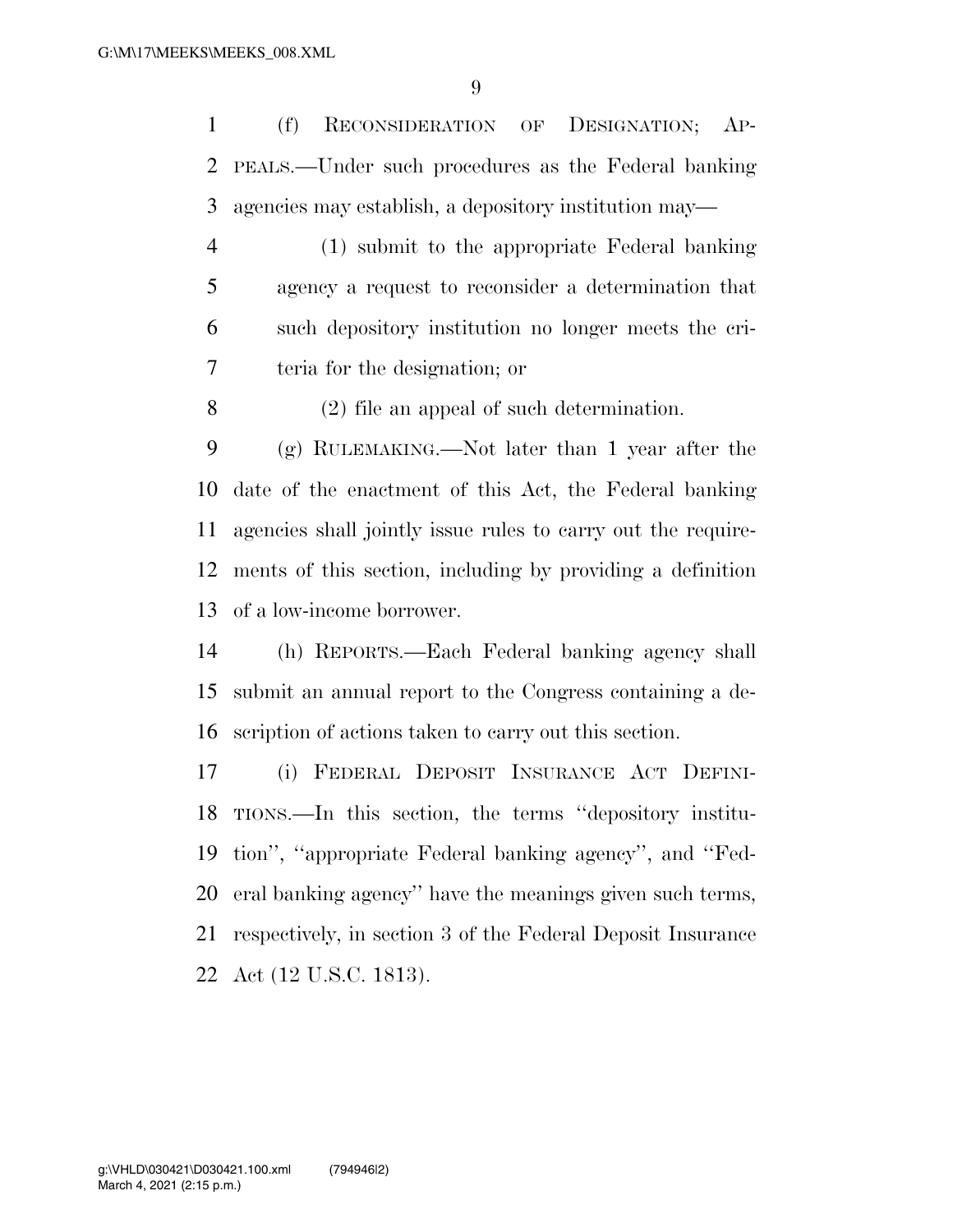#### **SEC. 6. MINORITY DEPOSITORIES ADVISORY COMMITTEES.**

 (a) ESTABLISHMENT.—Each covered regulator shall establish an advisory committee to be called the ''Minority Depositories Advisory Committee''.

 (b) DUTIES.—Each Minority Depositories Advisory Committee shall provide advice to the respective covered regulator on meeting the goals established by section 308 of the Financial Institutions Reform, Recovery, and En- forcement Act of 1989 (12 U.S.C. 1463 note) to preserve the present number of covered minority institutions, pre- serve the minority character of minority-owned institu- tions in cases involving mergers or acquisitions, provide technical assistance, and encourage the creation of new covered minority institutions. The scope of the work of each such Minority Depositories Advisory Committee shall include an assessment of the current condition of covered minority institutions, what regulatory changes or other steps the respective agencies may be able to take to fulfill the requirements of such section 308, and other issues of concern to covered minority institutions.

- (c) MEMBERSHIP.—
- (1) IN GENERAL.—Each Minority Depositories Advisory Committee shall consist of no more than 10 members, who—
- (A) shall serve for one two-year term;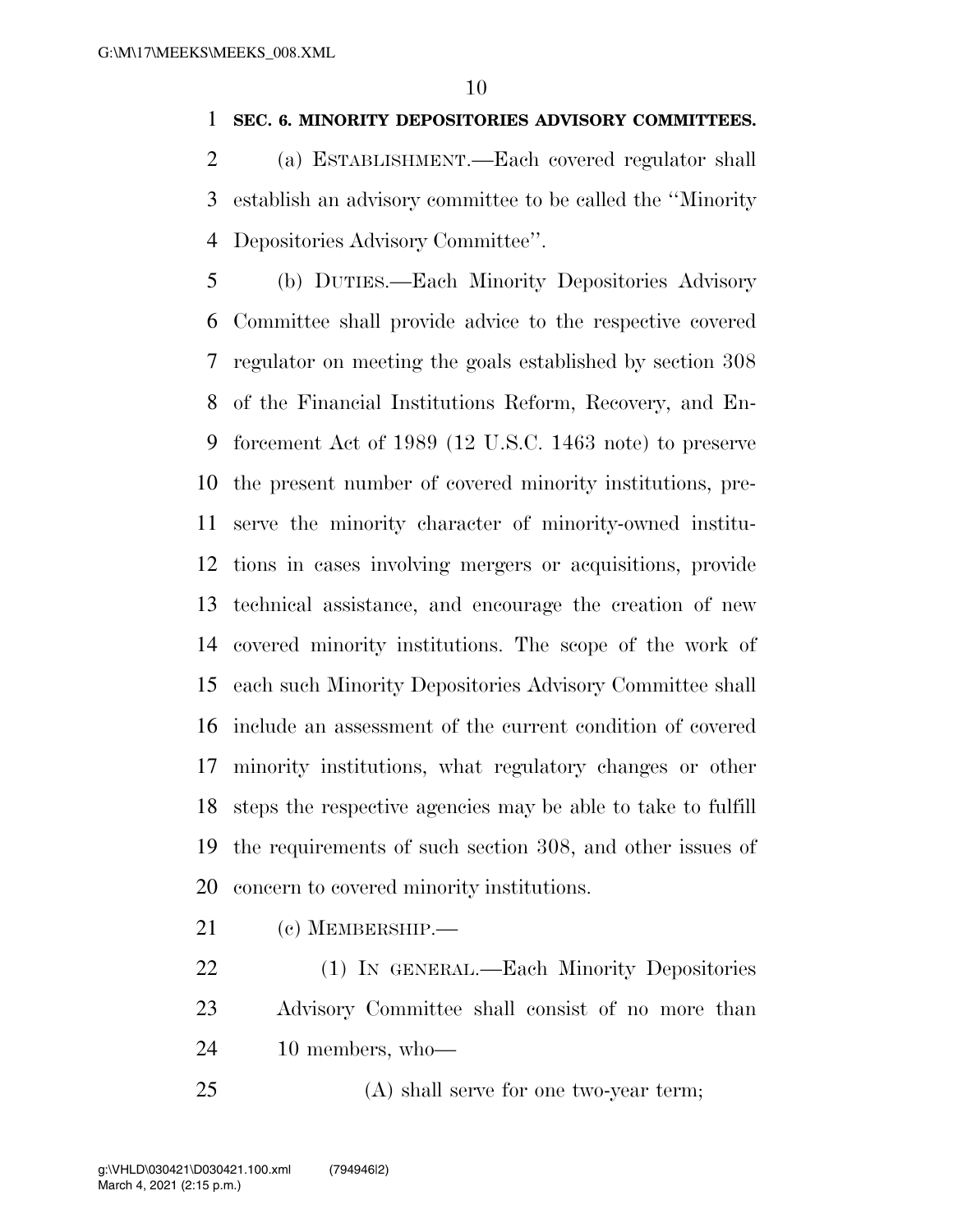| $\mathbf{1}$   | (B) shall serve as a representative of a de-           |
|----------------|--------------------------------------------------------|
| $\overline{2}$ | pository institution or an insured credit union        |
| 3              | with respect to which the respective covered           |
| $\overline{4}$ | regulator is the covered regulator of such de-         |
| 5              | pository institution or insured credit union; and      |
| 6              | (C) shall not receive pay by reason of their           |
| $\overline{7}$ | service on the advisory committee, but may re-         |
| 8              | ceive travel or transportation expenses in ac-         |
| 9              | cordance with section 5703 of title 5, United          |
| 10             | States Code.                                           |
| 11             | (2) DIVERSITY.—To the extent practicable,              |
| 12             | each covered regulator shall ensure that the mem-      |
| 13             | bers of the Minority Depositories Advisory Com-        |
| 14             | mittee of such agency reflect the diversity of covered |
| 15             | minority institutions.                                 |
| 16             | (d) MEETINGS.—                                         |
| 17             | (1) IN GENERAL.—Each Minority Depositories             |
| 18             | Advisory Committee shall meet not less frequently      |
| 19             | than twice each year.                                  |
| 20             | (2) NOTICE AND INVITATIONS.—Each Minority              |
| 21             | Depositories Advisory Committee shall—                 |
| 22             | (A) notify the Committee on Financial                  |
| 23             | Services of the House of Representatives and           |
| 24             | the Committee on Banking, Housing, and                 |
| 25             | Urban Affairs of the Senate in advance of each         |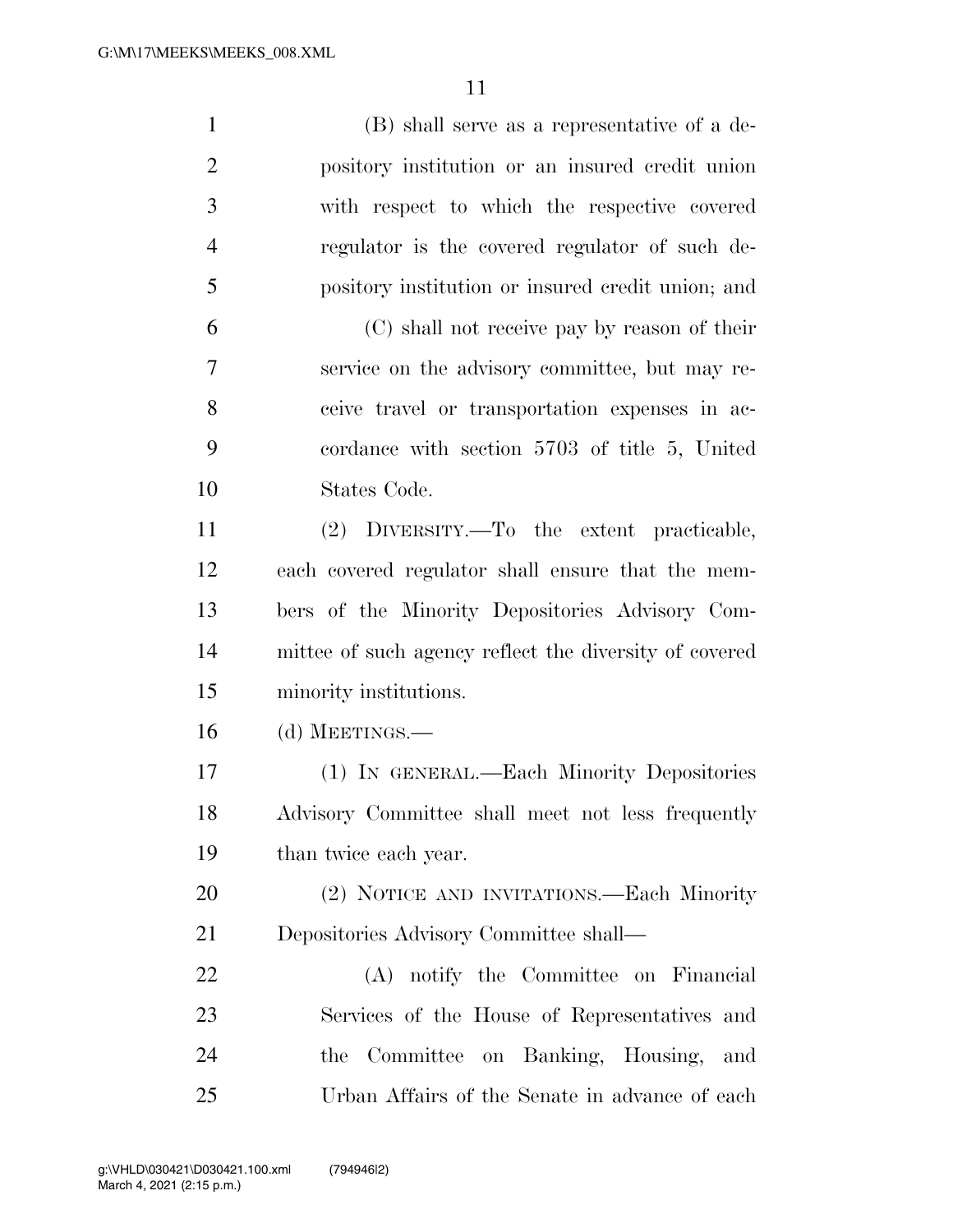| $\mathbf{1}$   | meeting of the Minority Depositories Advisory            |
|----------------|----------------------------------------------------------|
| $\overline{2}$ | Committee; and                                           |
| 3              | (B) invite the attendance at each meeting                |
| $\overline{4}$ | of the Minority Depositories Advisory Com-               |
| 5              | mittee of-                                               |
| 6              | (i) one member of the majority party                     |
| 7              | and one member of the minority party of                  |
| 8              | the Committee on Financial Services of the               |
| 9              | House of Representatives and the Com-                    |
| 10             | mittee on Banking, Housing, and Urban                    |
| 11             | Affairs of the Senate; and                               |
| 12             | (ii) one member of the majority party                    |
| 13             | and one member of the minority party of                  |
| 14             | any relevant subcommittees of such com-                  |
| 15             | mittees.                                                 |
| 16             | (e) NO TERMINATION OF ADVISORY COMMITTEES.—              |
| 17             | The termination requirements under section 14 of the     |
| 18             | Federal Advisory Committee Act (5 U.S.C. app.) shall not |
| 19             | apply to a Minority Depositories Advisory Committee es-  |
| 20             | tablished pursuant to this section.                      |
| 21             | (f) DEFINITIONS.—In this section:                        |
| 22             | (1) COVERED REGULATOR.—The term "covered                 |
| 23             | regulator" means the Comptroller of the Currency,        |
| 24             | the Board of Governors of the Federal Reserve Sys-       |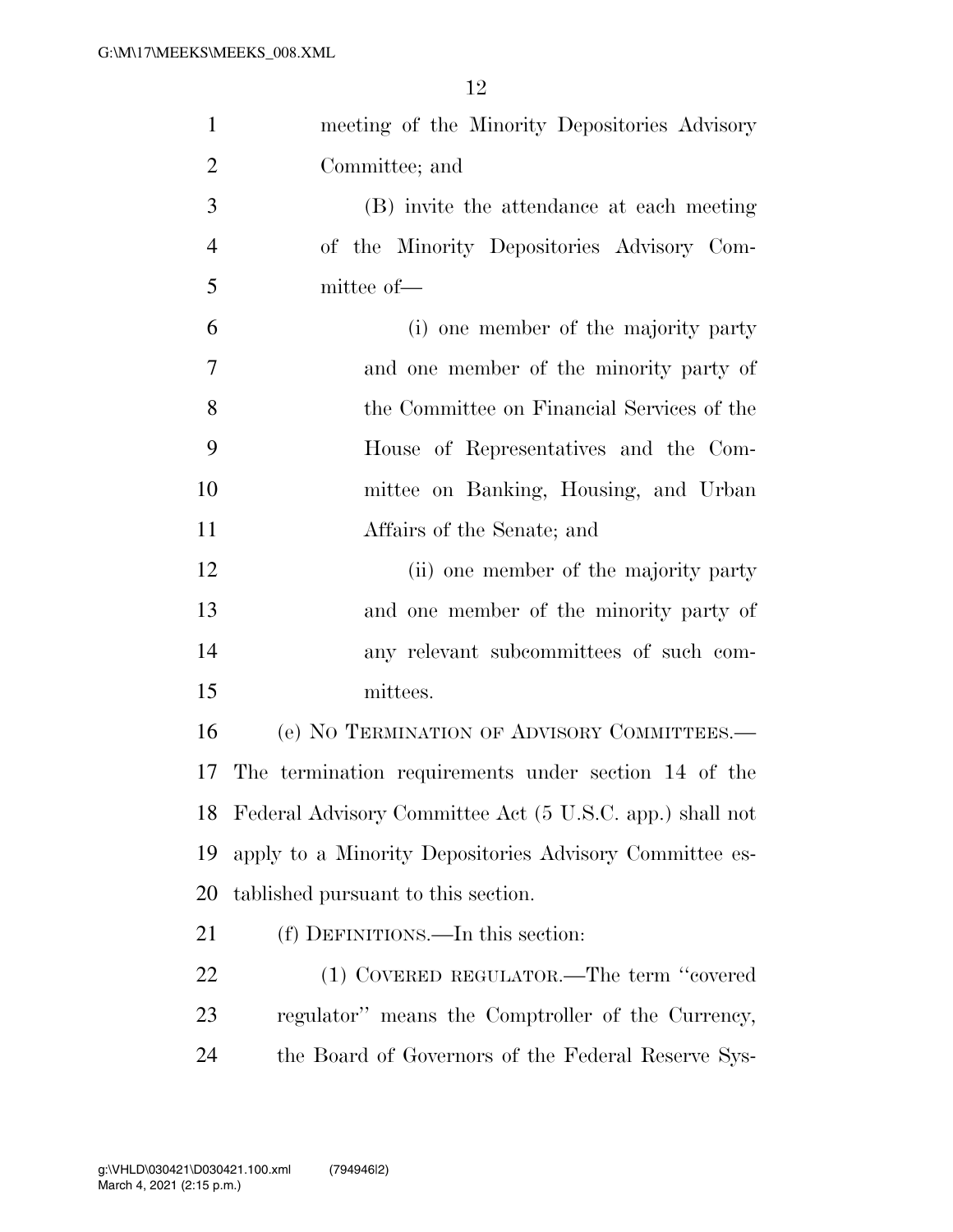| $\mathbf{1}$   | tem, the Federal Deposit Insurance Corporation,        |
|----------------|--------------------------------------------------------|
| $\overline{2}$ | and the National Credit Union Administration.          |
| 3              | COVERED MINORITY INSTITUTION.—The<br>(2)               |
| $\overline{4}$ | term "covered minority institution" means a minor-     |
| 5              | ity depository institution (as defined in section      |
| 6              | 308(b) of the Financial Institutions Reform, Recov-    |
| 7              | ery, and Enforcement Act of 1989 (12 U.S.C. 1463       |
| 8              | note)).                                                |
| 9              | (3) DEPOSITORY INSTITUTION.—The term "de-              |
| 10             | pository institution" has the meaning given under      |
| 11             | section 3 of the Federal Deposit Insurance Act (12)    |
| 12             | U.S.C. 1813).                                          |
|                |                                                        |
| 13             | (4) INSURED CREDIT UNION.—The term "in-                |
| 14             | sured credit union" has the meaning given in section   |
| 15             | 101 of the Federal Credit Union Act (12 U.S.C.         |
| 16             | 1752).                                                 |
| 17             | (g) TECHNICAL AMENDMENT.—Section $308(b)$ of the       |
| 18             | Financial Institutions Reform, Recovery, and Enforce-  |
| 19             | ment Act of 1989 (12 U.S.C. 1463 note) is amended by   |
| 20             | adding at the end the following new paragraph.         |
| 21             | "(3) DEPOSITORY INSTITUTION.—The term 'de-             |
| 22             | pository institution' means an 'insured depository in- |
| 23             | stitution' (as defined in section 3 of the Federal De- |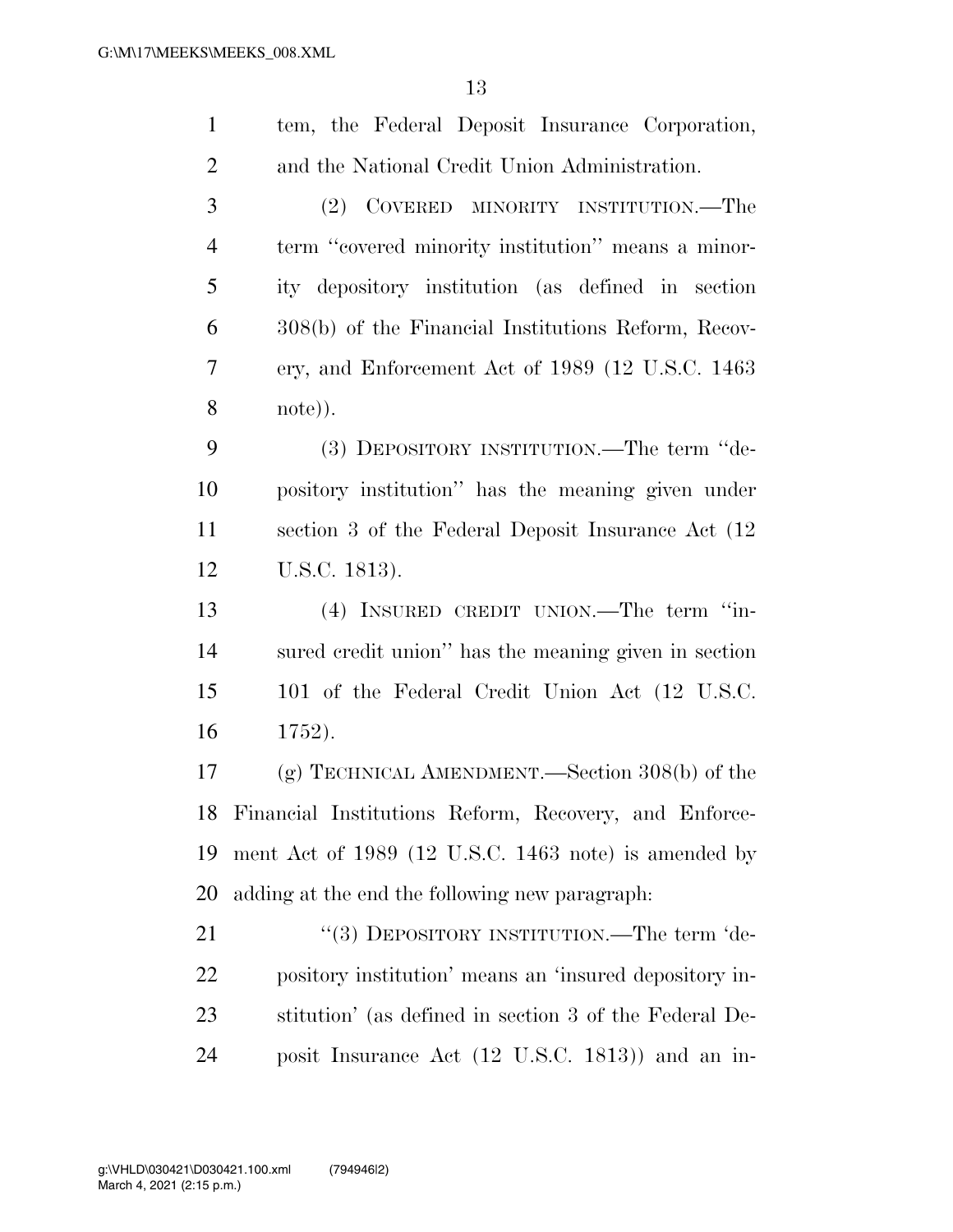sured credit union (as defined in section 101 of the Federal Credit Union Act (12 U.S.C. 1752)).''.

### **SEC. 7. FEDERAL DEPOSITS IN MINORITY DEPOSITORY IN-STITUTIONS.**

 (a) IN GENERAL.—Section 308 of the Financial In- stitutions Reform, Recovery, and Enforcement Act of 1989 (12 U.S.C. 1463 note) is amended—

 (1) by adding at the end the following new sub-section:

 ''(d) FEDERAL DEPOSITS.—The Secretary of the Treasury shall ensure that deposits made by Federal agen- cies in minority depository institutions and impact banks are collateralized or insured, as determined by the Sec- retary. Such deposits shall include reciprocal deposits as 15 defined in section  $337.6(e)(2)(v)$  of title 12, Code of Fed- eral Regulations (as in effect on March 6, 2019).''; and (2) in subsection (b), as amended by section 6(g), by adding at the end the following new para-graph:

20 "(4) IMPACT BANK.—The term 'impact bank' means a depository institution designated by the ap- propriate Federal banking agency pursuant to sec- tion 5 of the Ensuring Diversity in Community Banking Act.''.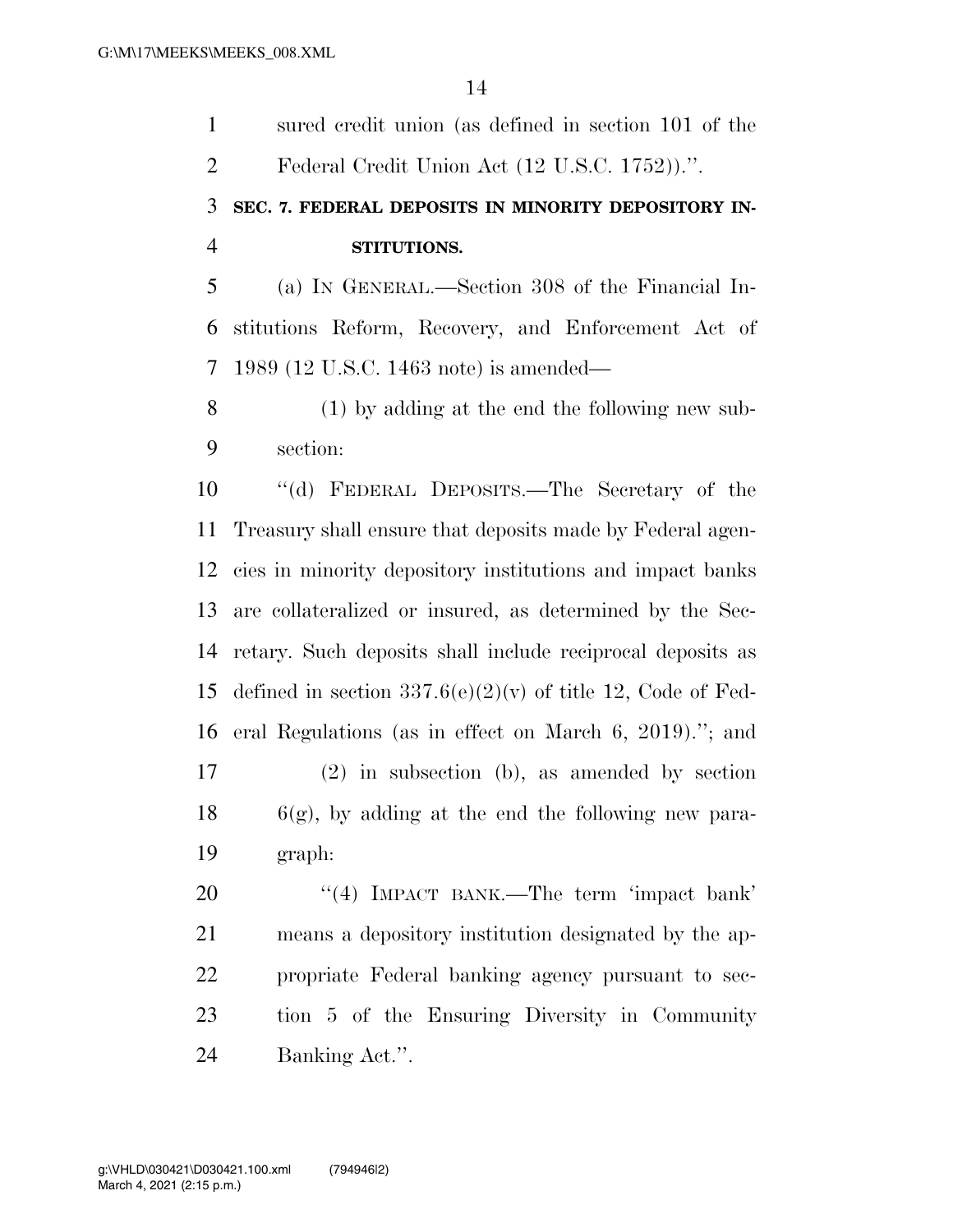(b) TECHNICAL AMENDMENTS.—Section 308 of the Financial Institutions Reform, Recovery, and Enforce- ment Act of 1989 (12 U.S.C. 1463 note) is amended— (1) in the matter preceding paragraph (1), by striking ''section—'' and inserting ''section:''; and (2) in the paragraph heading for paragraph (1), by striking ''FINANCIAL'' and inserting ''DEPOSI- $8 \qquad \qquad \text{TORY}$ ". **SEC. 8. MINORITY BANK DEPOSIT PROGRAM.**  (a) IN GENERAL.—Section 1204 of the Financial In- stitutions Reform, Recovery, and Enforcement Act of 1989 (12 U.S.C. 1811 note) is amended to read as follows: **''SEC. 1204. EXPANSION OF USE OF MINORITY DEPOSITORY INSTITUTIONS.**  15 "(a) MINORITY BANK DEPOSIT PROGRAM.— ''(1) ESTABLISHMENT.—There is established a program to be known as the 'Minority Bank Deposit Program' to expand the use of minority depository institutions. 20 "(2) ADMINISTRATION.—The Secretary of the Treasury, acting through the Fiscal Service, shall—  $\mathcal{L}(A)$  on application by a depository institu-23 tion or credit union, certify whether such depos- itory institution or credit union is a minority depository institution;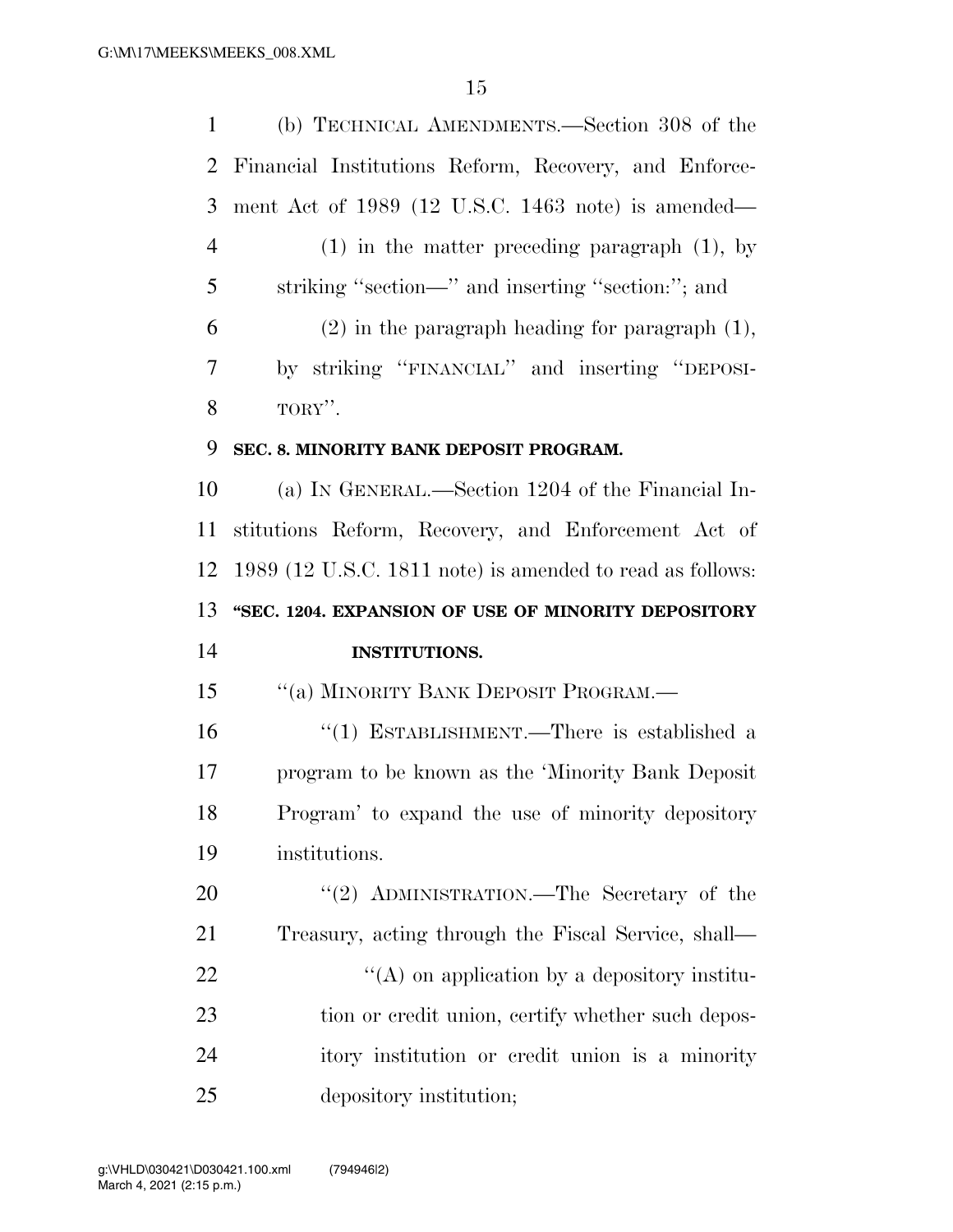| $\mathbf{1}$   | "(B) maintain and publish a list of all de-              |
|----------------|----------------------------------------------------------|
| $\overline{2}$ | pository institutions and credit unions that have        |
| 3              | been certified pursuant to subparagraph (A);             |
| $\overline{4}$ | and                                                      |
| 5              | "(C) periodically distribute the list de-                |
| 6              | scribed in subparagraph $(B)$ to —                       |
| $\overline{7}$ | "(i) all Federal departments and                         |
| 8              | agencies;                                                |
| 9              | "(ii) interested State and local govern-                 |
| 10             | ments; and                                               |
| 11             | "(iii) interested private sector compa-                  |
| 12             | nies.                                                    |
| 13             | "(3) INCLUSION OF CERTAIN ENTITIES<br>ON                 |
| 14             | $LIST. - A$ depository institution or credit union that, |
| 15             | on the date of the enactment of this section, has a      |
| 16             | current certification from the Secretary of the          |
| 17             | Treasury stating that such depository institution or     |
| 18             | credit union is a minority depository institution shall  |
| 19             | be included on the list described under paragraph        |
| 20             | (2)(B).                                                  |
| 21             | "(b) EXPANDED USE AMONG FEDERAL DEPART-                  |
| 22             | MENTS AND AGENCIES.-                                     |
| 23             | "(1) IN GENERAL.—Not later than 1 year after             |
| 24             | the establishment of the program described in sub-       |
| 25             | section (a), the head of each Federal department or      |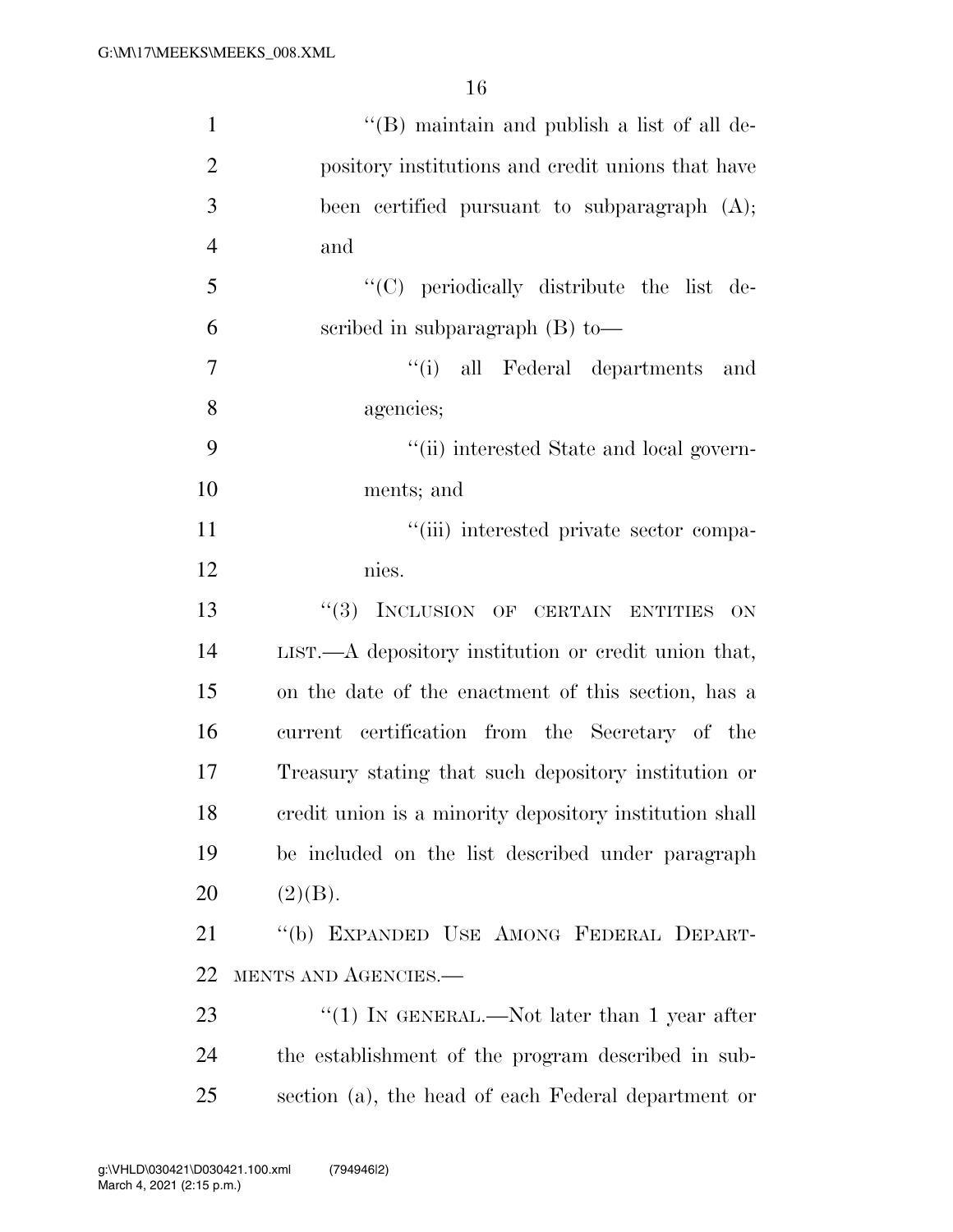agency shall develop and implement standards and procedures to prioritize, to the maximum extent pos- sible as permitted by law and consistent with prin- ciples of sound financial management, the use of mi- nority depository institutions to hold the deposits of each such department or agency. 7 "(2) REPORT TO CONGRESS.—Not later than 2

 years after the establishment of the program de- scribed in subsection (a), and annually thereafter, the head of each Federal department or agency shall submit to Congress a report on the actions taken to increase the use of minority depository institutions to hold the deposits of each such department or agency.

15 "(c) DEFINITIONS.—For purposes of this section:

16 '(1) CREDIT UNION.—The term 'credit union' has the meaning given the term 'insured credit union' in section 101 of the Federal Credit Union Act (12 U.S.C. 1752).

20 "(2) DEPOSITORY INSTITUTION.—The term 'de- pository institution' has the meaning given in section 3 of the Federal Deposit Insurance Act (12 U.S.C. 1813).

24 "(3) MINORITY DEPOSITORY INSTITUTION.— The term 'minority depository institution' has the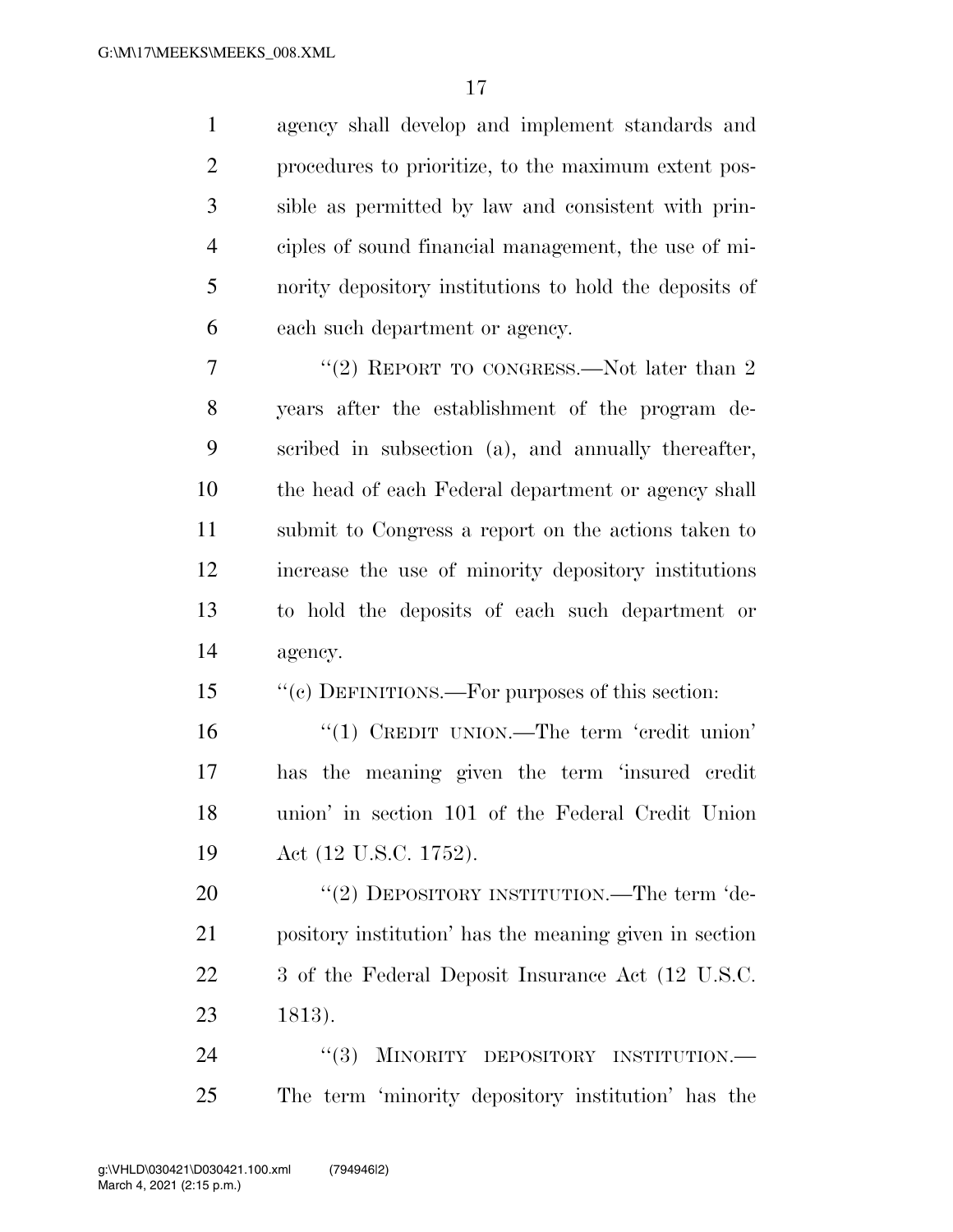meaning given that term under section 308 of this Act.''. (b) CONFORMING AMENDMENTS.—The following pro-4 visions are amended by striking " $1204(c)(3)$ " and insert-5 ing "1204(c)":  $6 \t\t\t (1) Section 808(b)(3) of the Community Rein-$  vestment Act of 1977 (12 U.S.C. 2907(b)(3)). 8 (2) Section  $40(g)(1)(B)$  of the Federal Deposit 9 Insurance Act  $(12 \text{ U.S.C. } 1831q(g)(1)(B)).$  (3) Section 704B(h)(4) of the Equal Credit Op- portunity Act (15 U.S.C. 1691c–2(h)(4)). **SEC. 9. DIVERSITY REPORT AND BEST PRACTICES.**  (a) ANNUAL REPORT.—Each covered regulator shall submit to Congress an annual report on diversity includ- ing the following: (1) Data, based on voluntary self-identification, on the racial, ethnic, and gender composition of the examiners of each covered regulator, disaggregated by length of time served as an examiner. (2) The status of any examiners of covered reg- ulators, based on voluntary self-identification, as a veteran. (3) Whether any covered regulator, as of the date on which the report required under this section is submitted, has adopted a policy, plan, or strategy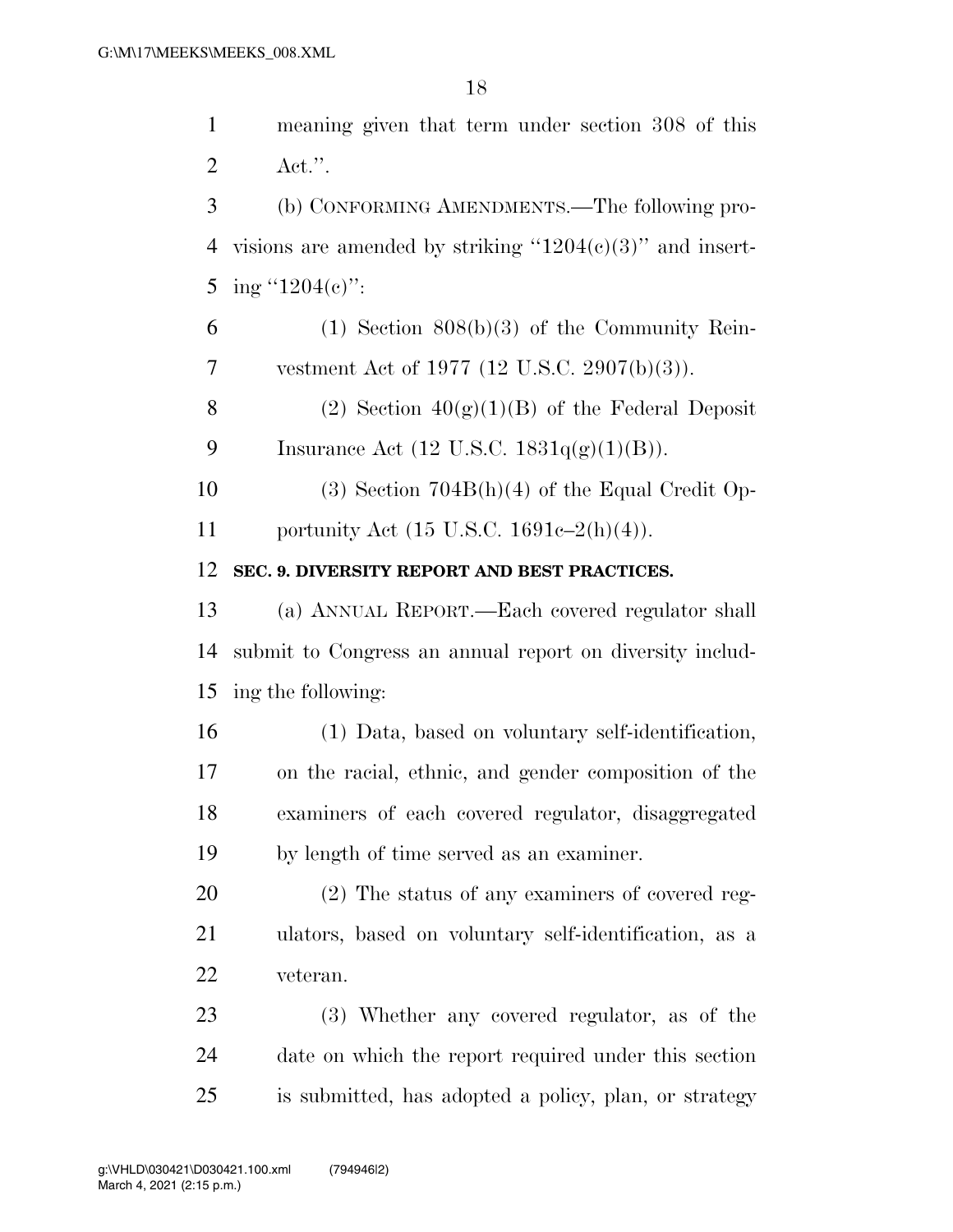to promote racial, ethnic, and gender diversity among examiners of the covered regulator.

 (4) Whether any special training is developed and provided for examiners related specifically to working with depository institutions and credit unions that serve communities that are predomi- nantly minorities, low income, or rural, and the key focus of such training.

 (b) BEST PRACTICES.—Each Office of Minority and Women Inclusion of a covered regulator shall develop, pro- vide to the head of the covered regulator, and make pub-licly available best practices—

 (1) for increasing the diversity of candidates applying for examiner positions, including through outreach efforts to recruit diverse candidate to apply for entry-level examiner positions; and

 (2) for retaining and providing fair consider- ation for promotions within the examiner staff for purposes of achieving diversity among examiners.

 (c) COVERED REGULATOR DEFINED.—In this sec- tion, the term ''covered regulator'' means the Comptroller of the Currency, the Board of Governors of the Federal Reserve System, the Federal Deposit Insurance Corpora-tion, and the National Credit Union Administration.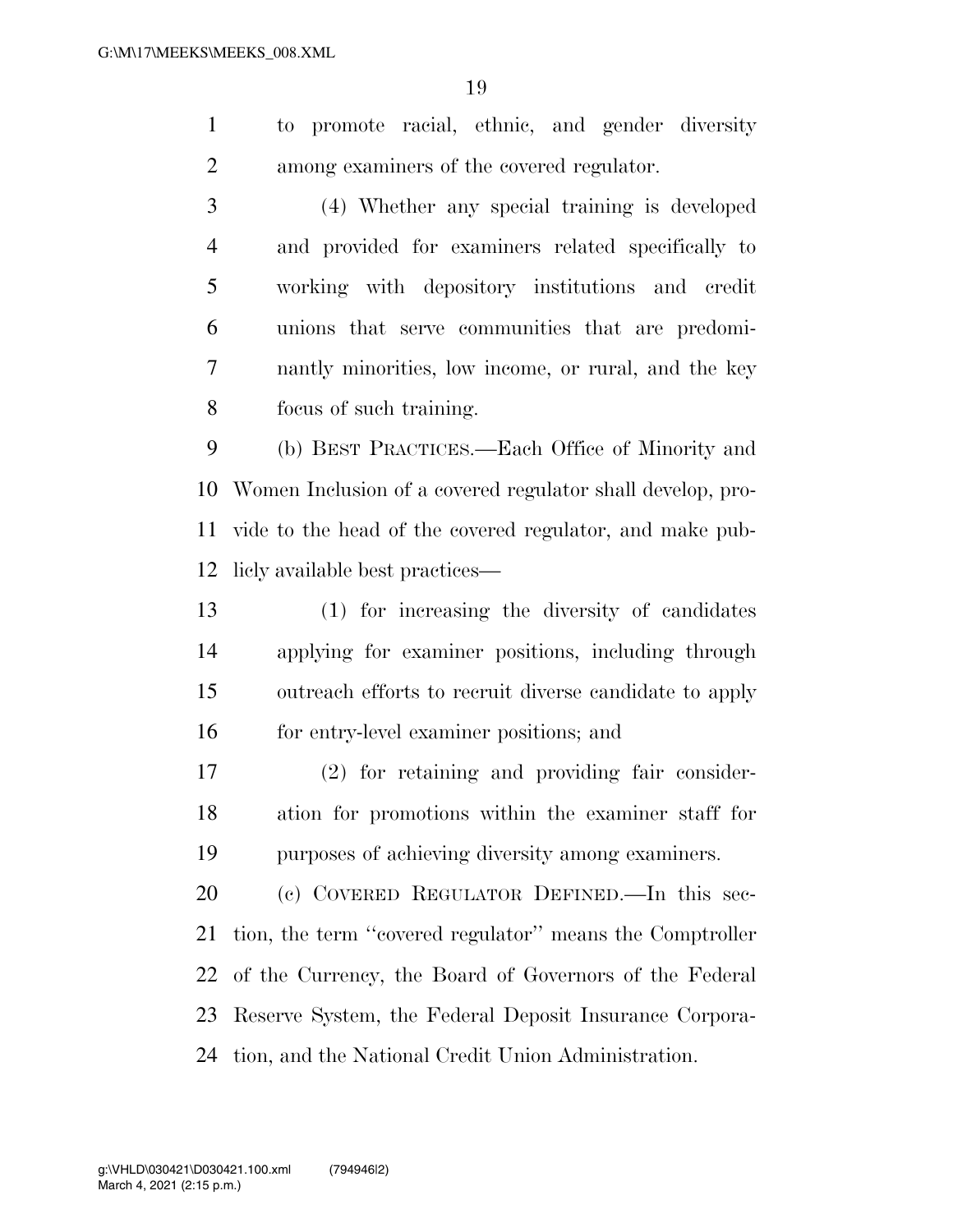| 1              | SEC. 10. INVESTMENTS IN MINORITY DEPOSITORY INSTITU-        |
|----------------|-------------------------------------------------------------|
| $\overline{2}$ | TIONS AND IMPACT BANKS.                                     |
| 3              | (a) CONTROL FOR CERTAIN INSTITUTIONS.—Section               |
| 4              | $7(j)(8)(B)$ of the Federal Deposit Insurance Act (12)      |
| 5              | U.S.C. $1817(j)(8)(B)$ is amended to read as follows:       |
| 6              | " $(B)$ 'control' means the power, directly or indi-        |
| 7              | rectly—                                                     |
| 8              | "(i) to direct the management or policies                   |
| 9              | of an insured depository institution; or                    |
| 10             | $\lq\lq$ (ii)(I) with respect to an insured deposi-         |
| 11             | tory institution, of a person to vote 25 per cen-           |
| 12             | tum or more of any class of voting securities of            |
| 13             | such institution; or                                        |
| 14             | "(II) with respect to an insured depository                 |
| 15             | institution that is an impact bank (as des-                 |
| 16             | ignated pursuant to section 5 of the Ensuring               |
| 17             | Diversity in Community Banking Act) or a mi-                |
| 18             | nority depository institution (as defined in sec-           |
| 19             | tion 308(b) of the Financial Institutions Re-               |
| 20             | form, Recovery, and Enforcement Act of 1989),               |
| 21             | of an individual to vote 30 percent or more of              |
| 22             | any class of voting securities of such an impact            |
| 23             | bank or a minority depository institution.".                |
| 24             | RULEMAKING.—The Federal banking agencies<br>(b)             |
| 25             | (as defined in section 3 of the Federal Deposit Insurance   |
| 26             | Act (12 U.S.C. 1813)) shall jointly issue rules for de novo |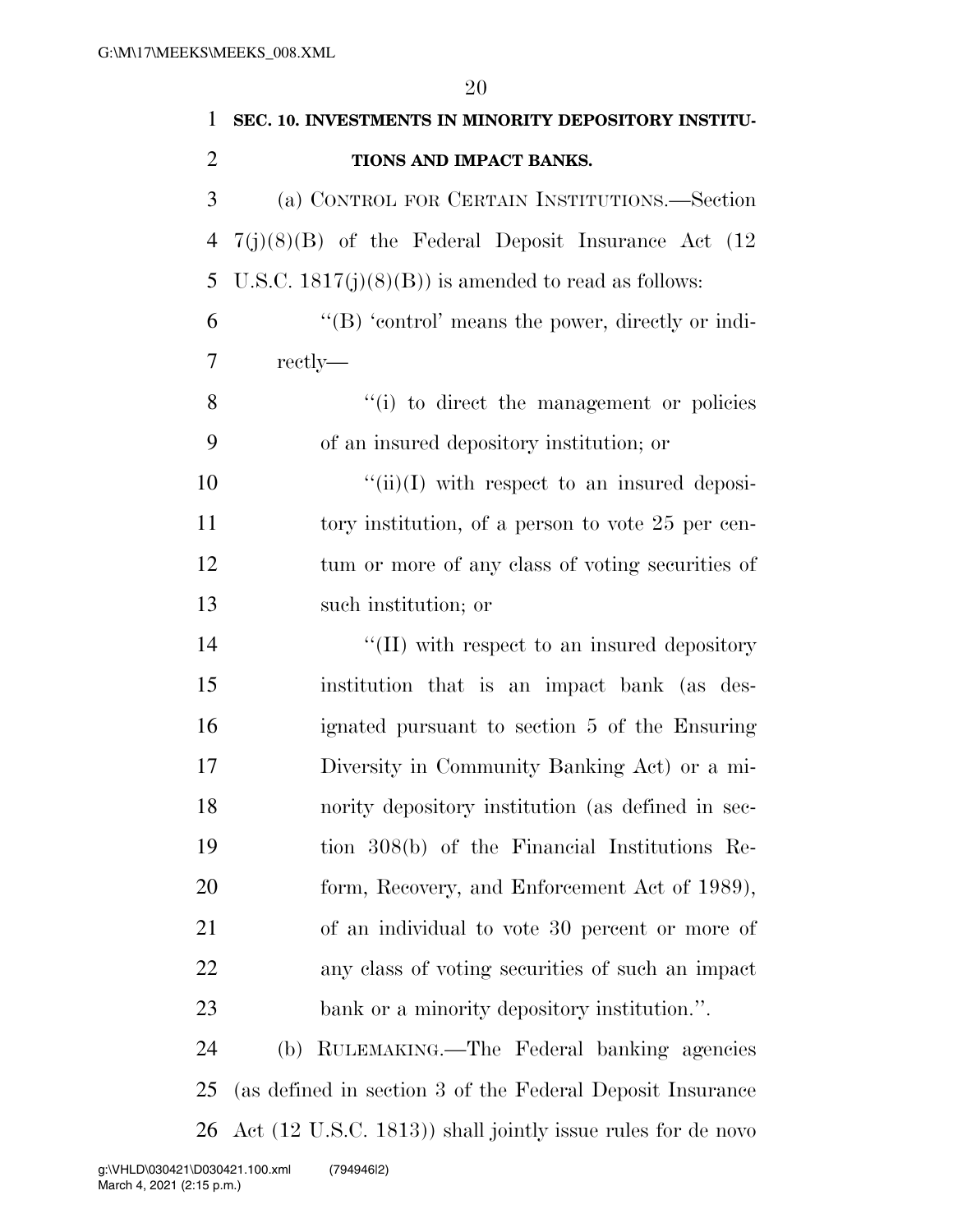minority depository institutions and de novo impact banks (as designated pursuant to section 5) to allow 3 years to meet the capital requirements otherwise applicable to mi-nority depository institutions and impact banks.

 (c) REPORT.—Not later than 1 year after the date of the enactment of this Act, the Federal banking agencies shall jointly submit to Congress a report on—

 (1) the principal causes for the low number of de novo minority depository institutions during the 10-year period preceding the date of the report;

 (2) the main challenges to the creation of de novo minority depository institutions and de novo impact banks; and

 (3) regulatory and legislative considerations to promote the establishment of de novo minority de-pository institutions and de novo impact banks.

 **SEC. 11. REPORT ON COVERED MENTOR-PROTEGE PRO-GRAMS.** 

 (a) REPORT.—Not later than 6 months after the date of the enactment of this Act and annually thereafter, the Secretary of the Treasury shall submit to Congress a re- port on participants in a covered mentor-protege program, including—

(1) an analysis of outcomes of such program;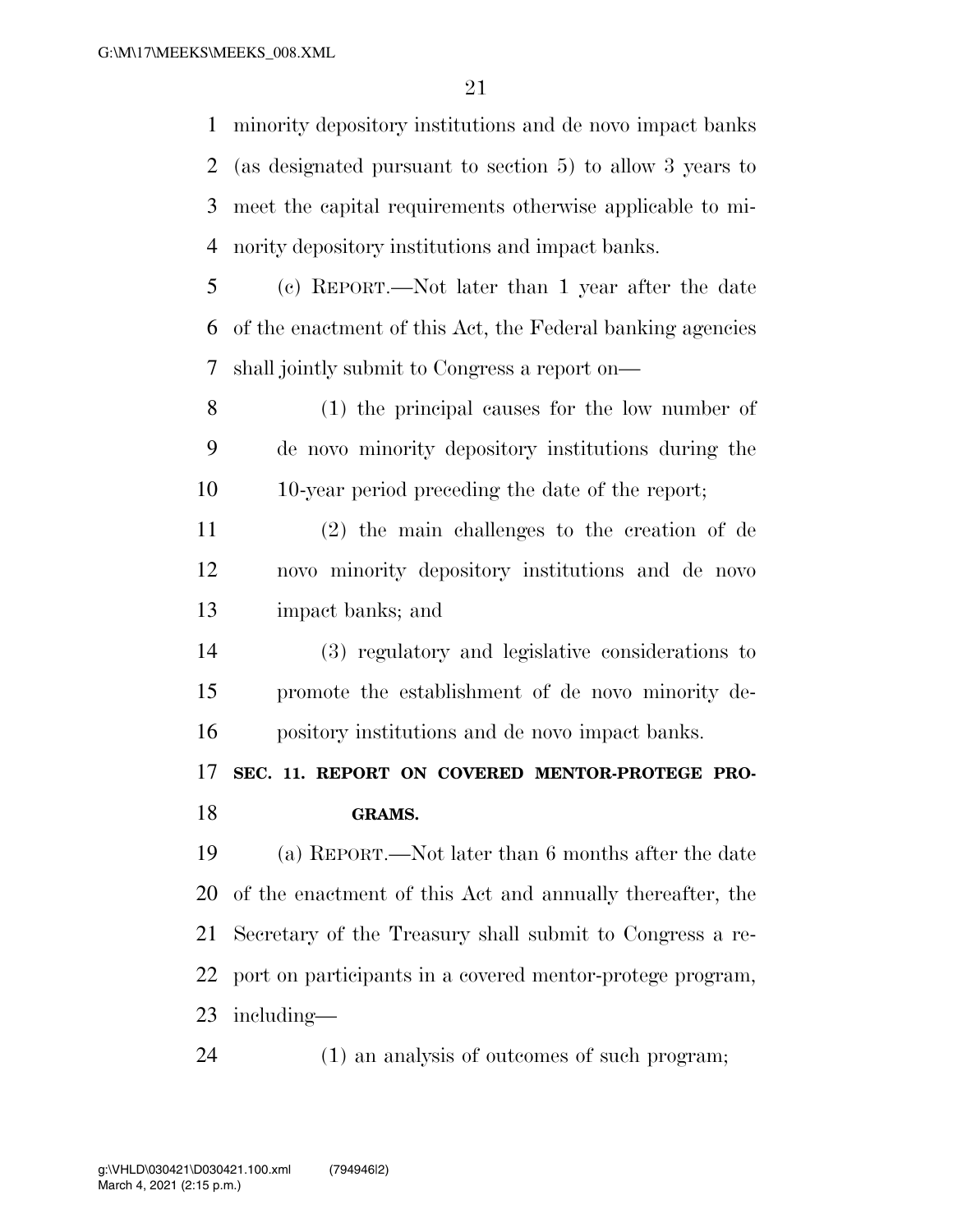| $\mathbf{1}$   | (2) the number of minority depository institu-          |
|----------------|---------------------------------------------------------|
| $\overline{2}$ | tions that are eligible to participate in such program  |
| 3              | but do not have large financial institution mentors;    |
| $\overline{4}$ | and                                                     |
| 5              | (3) recommendations for how to match such mi-           |
| 6              | nority depository institutions with large financial in- |
| 7              | stitution mentors.                                      |
| 8              | (b) DEFINITIONS.—In this section:                       |
| 9              | (1) COVERED MENTOR-PROTEGE PROGRAM.-                    |
| 10             | The term "covered mentor-protege program" means         |
| 11             | a mentor-protege program established by the Sec-        |
| 12             | retary of the Treasury pursuant to section 45 of the    |
| 13             | Small Business Act (15 U.S.C. 657r).                    |
| 14             | (2) LARGE FINANCIAL INSTITUTION.—The term               |
| 15             | "large financial institution" means any entity-         |
| 16             | (A) regulated by the Comptroller of the                 |
| 17             | Currency, the Board of Governors of the Fed-            |
| 18             | eral Reserve System, the Federal Deposit In-            |
| 19             | surance Corporation, or the National Credit             |
| 20             | Union Administration; and                               |
| 21             | that has total consolidated assets<br>(B)               |
| 22             | greater than or equal to $$50,000,000,000$ .            |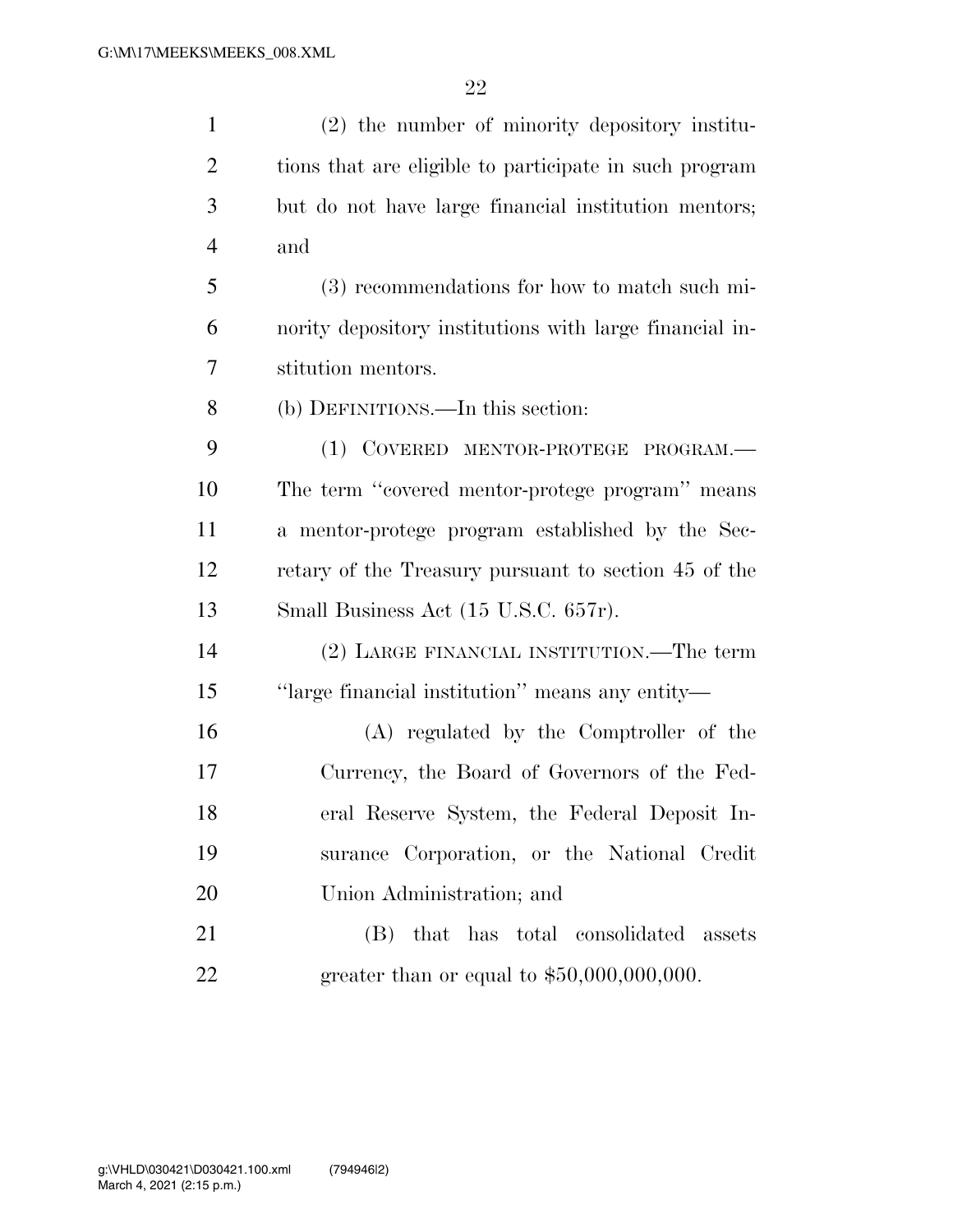## **SEC. 12. CUSTODIAL DEPOSIT PROGRAM FOR COVERED MI- NORITY DEPOSITORY INSTITUTIONS AND IM- PACT BANKS.**  (a) IN GENERAL.—Not later than one year after the date of the enactment of this Act, the Secretary of the Treasury shall issue rules establishing a custodial deposit program under which a covered bank may receive deposits from a qualifying account. (b) REQUIREMENTS.—In issuing rules under sub- section (a), the Secretary of the Treasury shall— (1) consult with the Federal banking agencies; (2) ensure each covered bank participating in the program established under this section—

 (A) has appropriate policies relating to management of assets, including measures to ensure the safety and soundness of each such covered bank; and

 (B) is compliant with applicable law; and (3) ensure, to the extent practicable that the rules do not conflict with goals described in section 308(a) of the Financial Institutions Reform, Recov- ery, and Enforcement Act of 1989 (12 U.S.C. 1463 note).

(c) LIMITATIONS.—

 (1) DEPOSITS.—With respect to the funds of an individual qualifying account, an entity may not de-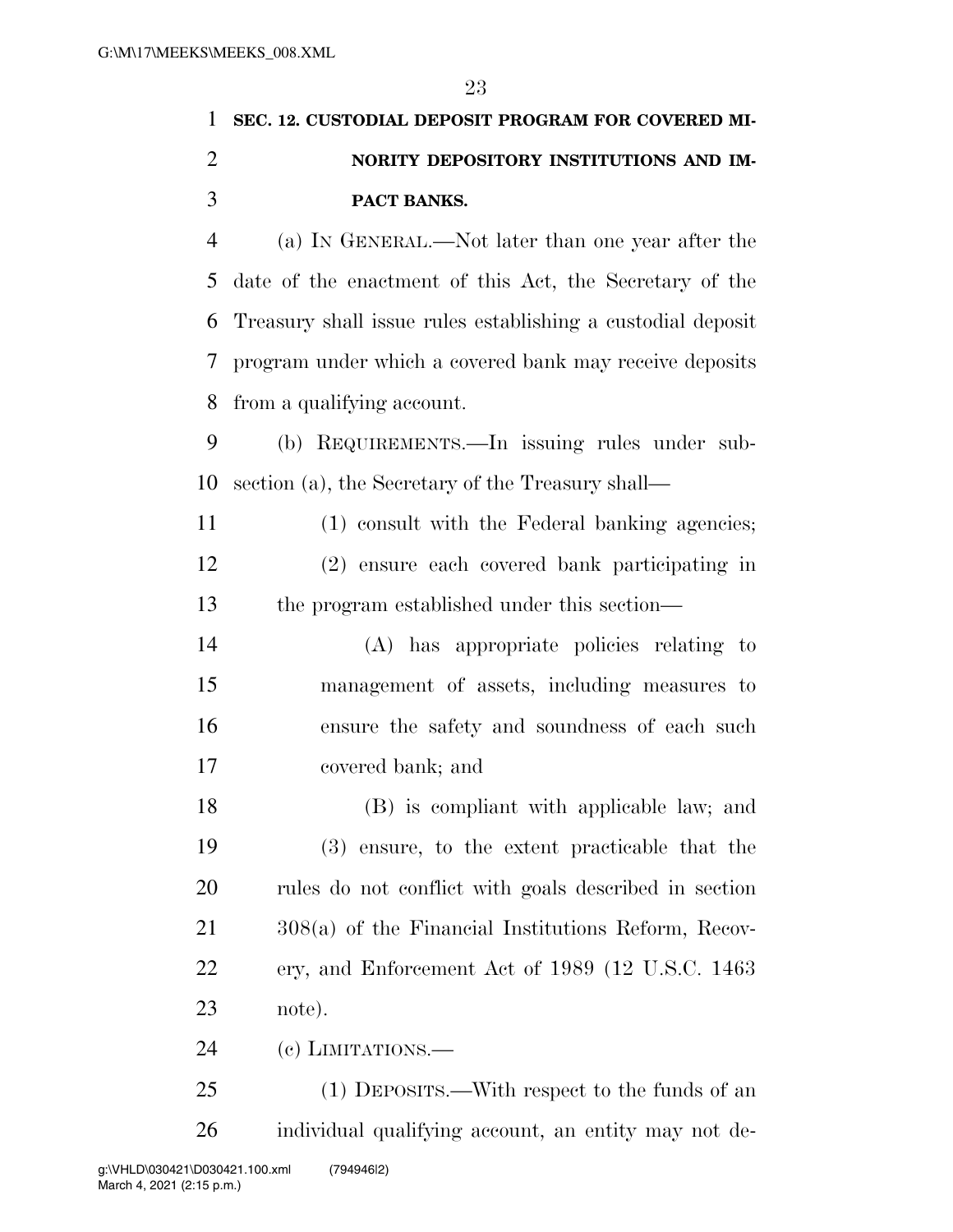| $\mathbf{1}$   | posit an amount greater than the insured amount in         |
|----------------|------------------------------------------------------------|
| $\overline{2}$ | a single covered bank.                                     |
| 3              | (2) TOTAL DEPOSITS.—The total amount of                    |
| $\overline{4}$ | funds deposited in a covered bank under the custo-         |
| 5              | dial deposit program described under this section          |
| 6              | may not exceed the lesser of—                              |
| 7              | $(A)$ 10 percent of the average amount of                  |
| 8              | deposits held by such covered bank in the pre-             |
| 9              | vious quarter; or                                          |
| 10             | $(B)$ \$100,000,000 (as adjusted for infla-                |
| 11             | tion).                                                     |
| 12             | (d) REPORT.—Each quarter, the Secretary of the             |
| 13             | Treasury shall submit to Congress a report on the imple-   |
| 14             | mentation of the program established under this section    |
| 15             | including information identifying participating covered    |
| 16             | banks and the total amount of deposits received by covered |
| 17             | banks under the program.                                   |
| 18             | (e) DEFINITIONS.—In this section:                          |
| 19             | (1) COVERED BANK.—The term "covered bank"                  |
| 20             | means-                                                     |
| 21             | (A) a minority depository institution that                 |
| 22             | is well capitalized, as defined by the appropriate         |
| 23             | Federal banking agency; or                                 |
| 24             | (B) a depository institution designated                    |
| 25             | pursuant to section 5 of the Ensuring Diversity            |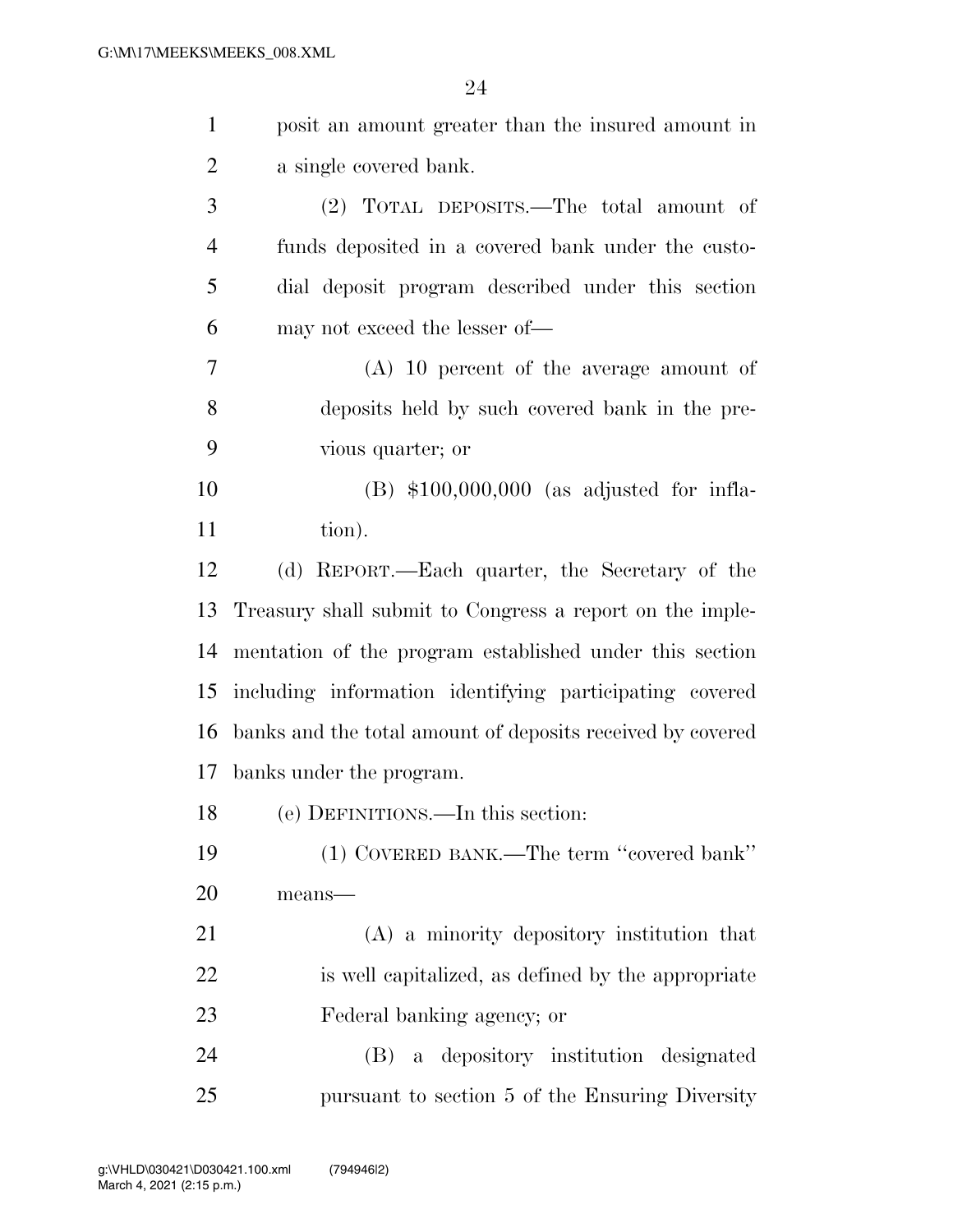| $\mathbf{1}$   | in Community Banking Act that is well capital-      |
|----------------|-----------------------------------------------------|
| $\overline{2}$ | ized, as defined by the appropriate Federal         |
| 3              | banking agency.                                     |
| $\overline{4}$ | (2) INSURED AMOUNT.—The term "insured               |
| 5              | amount" means the amount that is the greater of-    |
| 6              | (A) the standard maximum deposit insur-             |
| $\tau$         | ance amount (as defined in section $11(a)(1)(E)$ )  |
| 8              | of the Federal Deposit Insurance Act (12)           |
| 9              | U.S.C. $1821(a)(1)(E))$ ; or                        |
| 10             | (B) such higher amount negotiated be-               |
| 11             | tween the Secretary of the Treasury and the         |
| 12             | Federal Deposit Insurance Corporation under         |
| 13             | which the Corporation will insure all deposits of   |
| 14             | such higher amount.                                 |
| 15             | (3) FEDERAL BANKING AGENCIES.—The terms             |
| 16             | "appropriate Federal banking agency" and "Federal   |
| 17             | banking agencies" have the meaning given those      |
| 18             | terms, respectively, under section 3 of the Federal |
| 19             | Deposit Insurance Act.                              |
| 20             | (4) QUALIFYING ACCOUNT.—The term "quali-            |
| 21             | fying account" means any account established in the |
| 22             | Department of the Treasury that—                    |
|                |                                                     |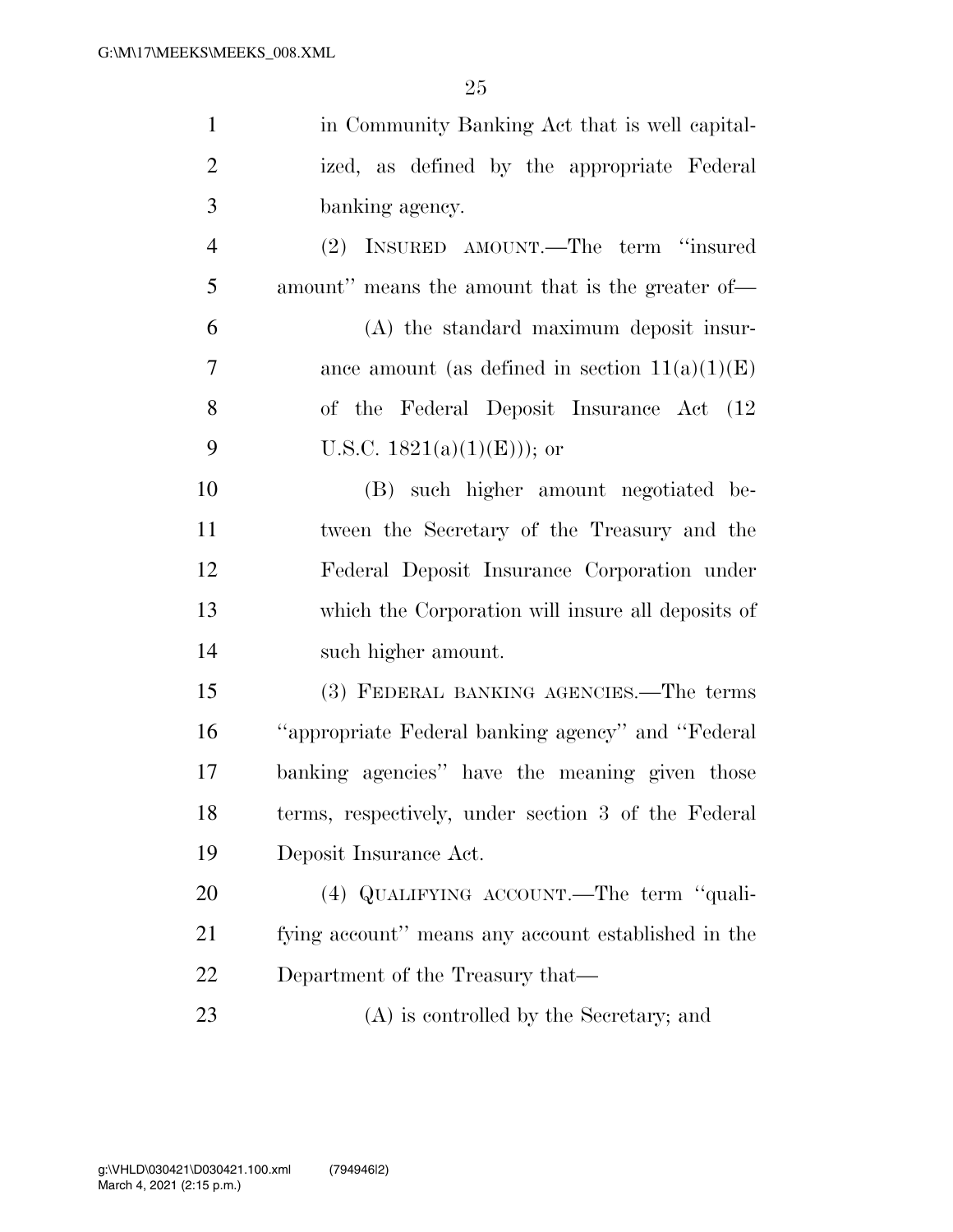(B) is expected to maintain a balance greater than \$200,000,000 for the following 24- month period.

### **SEC. 13. STREAMLINED COMMUNITY DEVELOPMENT FI- NANCIAL INSTITUTION APPLICATIONS AND REPORTING.**

 (a) APPLICATION PROCESSES.—Not later than 12 months after the date of the enactment of this Act and with respect to any person having assets under \$3,000,000,000 that submits an application for deposit in- surance with the Federal Deposit Insurance Corporation that could also become a community development financial institution, the Federal Deposit Insurance Corporation, in consultation with the Administrator of the Community Development Financial Institutions Fund, shall—

 (1) develop systems and procedures to record necessary information to allow the Administrator to conduct preliminary analysis for such person to also become a community development financial institu-tion; and

 (2) develop procedures to streamline the appli- cation and annual certification processes and to re- duce costs for such person to become, and maintain certification as, a community development financial institution.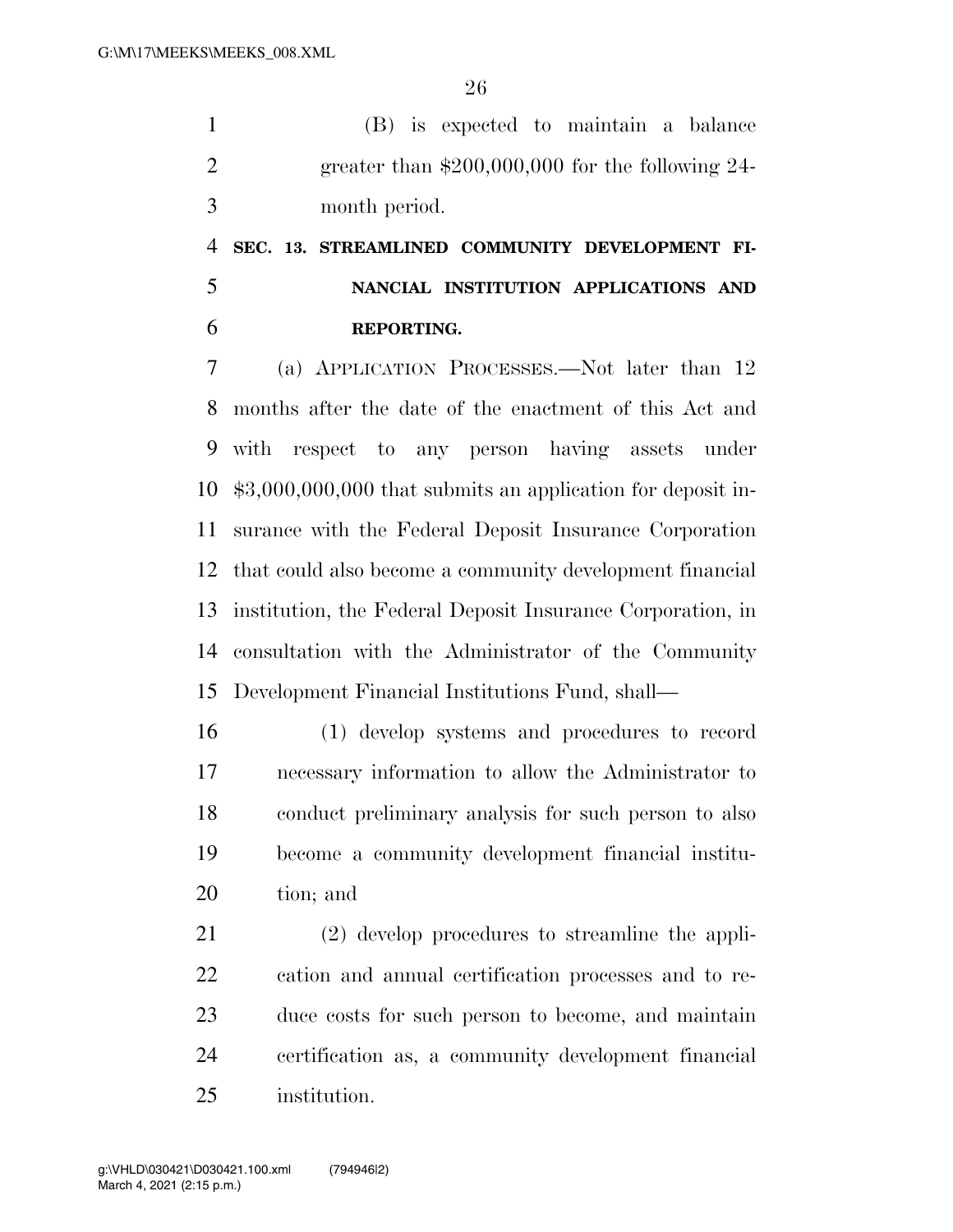| 1              | (b) IMPLEMENTATION REPORT.—Not later than 18                 |
|----------------|--------------------------------------------------------------|
| 2              | months after the date of the enactment of this Act, the      |
| 3              | Federal Deposit Insurance Corporation shall submit to        |
| 4              | Congress a report describing the systems and procedures      |
| 5              | required under subsection (a).                               |
| 6              | (c) ANNUAL REPORT.—                                          |
| $\overline{7}$ | (1) IN GENERAL.—Section $17(a)(1)$ of the Fed-               |
| 8              | eral Deposit Insurance Act $(12 \text{ U.S.C. } 1827(a)(1))$ |
| 9              | is amended—                                                  |
| 10             | $(A)$ in subparagraph $(E)$ , by striking                    |
| 11             | "and" at the end;                                            |
| 12             | $(B)$ by redesignating subparagraph $(F)$ as                 |
| 13             | subparagraph $(G);$                                          |
| 14             | $(C)$ by inserting after subparagraph $(E)$                  |
| 15             | the following new subparagraph:                              |
| 16             | $\lq\lq(F)$ applicants for deposit insurance that            |
| 17             | could also become a community development fi-                |
| 18             | nancial institution (as defined in section 103 of            |
| 19             | the Riegle Community Development and Regu-                   |
| 20             | latory Improvement Act of 1994), a minority                  |
| 21             | depository institution (as defined in section 308)           |
| 22             | of the Financial Institutions Reform, Recovery,              |
| 23             | and Enforcement Act of 1989), or an impact                   |
| 24             | bank (as designated pursuant to section 5 of                 |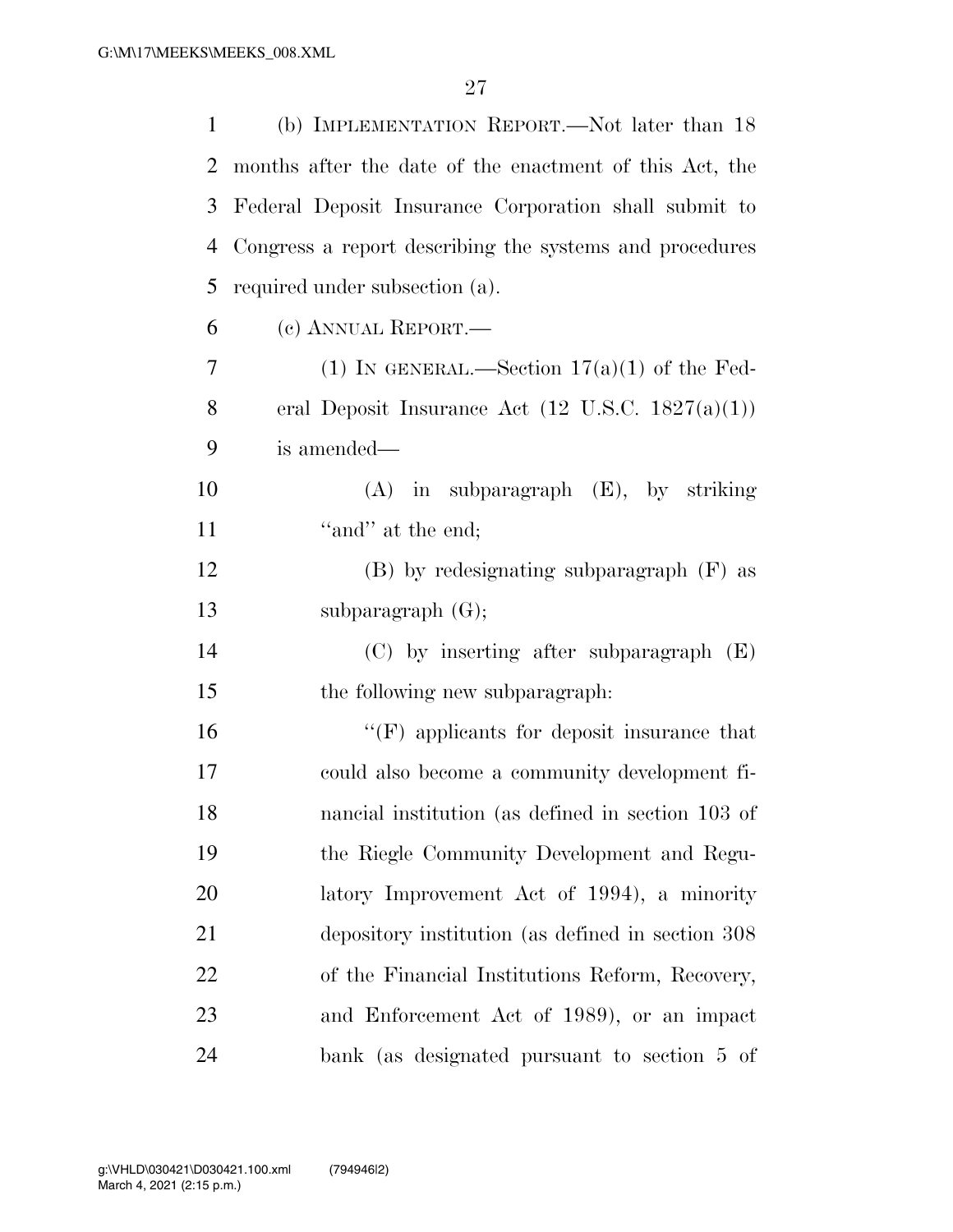the Ensuring Diversity in Community Banking  $2 \text{ Act}$ ; and".

 (2) APPLICATION.—The amendment made by this subsection shall apply with respect to the first report to be submitted after the date that is 2 years after the date of the enactment of this Act.

### **SEC. 14. TASK FORCE ON LENDING TO SMALL BUSINESS CONCERNS.**

 (a) IN GENERAL.—Not later than 6 months after the date of the enactment of this Act, the Administrator of the Small Business Administration shall establish a task force to examine methods for improving relationships be- tween the Small Business Administration and community development financial institutions, minority depository in- stitutions, and Impact Banks to increase the volume of loans provided by such institutions to small business con- cerns (as defined under section 3 of the Small Business Act (15 U.S.C. 632)).

 (b) REPORT TO CONGRESS.—Not later than 18 months after the establishment of the task force described in subsection (a), the Administrator of the Small Business Administration shall submit to Congress a report on the findings of such task force.